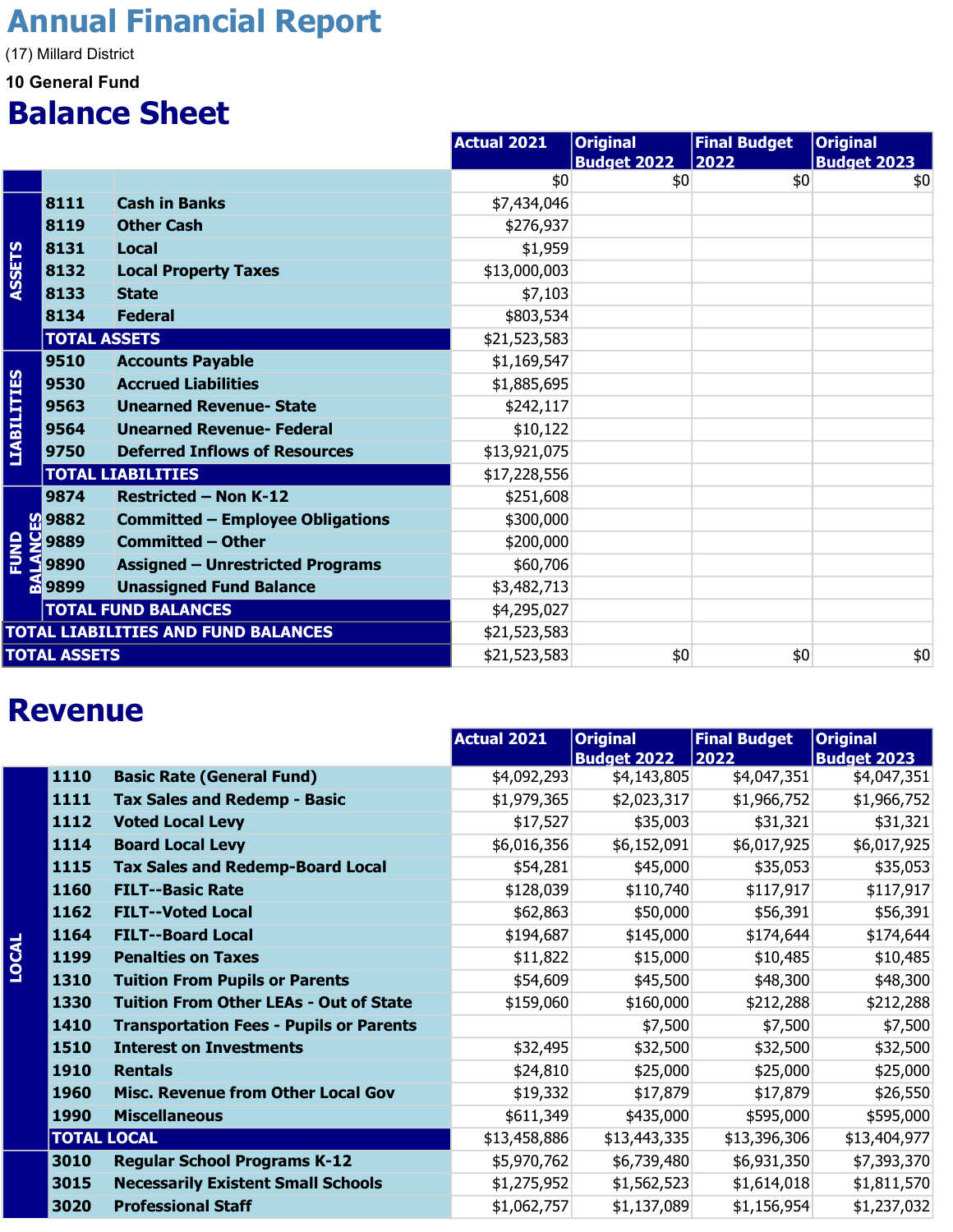|                                        | 3100               | <b>Restricted Basic School Program</b>         | \$3,681,912        | \$3,888,839                           | \$4,285,724                 | \$4,825,926                           |
|----------------------------------------|--------------------|------------------------------------------------|--------------------|---------------------------------------|-----------------------------|---------------------------------------|
|                                        | 3200               | <b>Related to Basic Programs</b>               | \$1,605,349        | \$957,389                             | \$974,004                   | \$2,274,970                           |
| <b>STATE</b>                           | 3300               | <b>Focused Populations</b>                     | \$495,492          | \$519,996                             | \$623,356                   | \$623,077                             |
|                                        | 3400               | <b>Educator Supports</b>                       | \$1,099,227        | \$1,092,024                           | \$1,042,758                 | \$979,496                             |
|                                        | 3500               | <b>Statewide Initiatives</b>                   | \$1,345,649        | \$1,604,570                           | \$1,997,501                 | \$2,128,887                           |
|                                        | 3800               | <b>Non-MSP State Revenue (via USBE)</b>        | \$89,584           | \$34,820                              | \$65,848                    | \$65,848                              |
|                                        | 3990               | <b>State Revenue From Non-USBE State</b>       | \$564              |                                       |                             |                                       |
|                                        | <b>TOTAL STATE</b> |                                                | \$16,627,247       | \$17,536,730                          | \$18,691,513                | \$21,340,176                          |
|                                        | 4200               | <b>Unrestricted Federal-Received via State</b> | \$1,260,106        | \$1,004,618                           | \$1,800,472                 | \$1,800,472                           |
|                                        | 4500               | <b>RESTRICTED FED REVENUE - THRU STATE</b>     | \$64,396           |                                       |                             |                                       |
|                                        | 4522               | IDEA - B -- Pre-School Disabled (Sec 619)      | \$66,476           | \$66,353                              | \$66,353                    | \$66,353                              |
| <b>FEDERAL</b>                         | 4524               | <b>IDEA - B -- Disabled (PL 101-476)</b>       | \$675,172          | \$627,208                             | \$683,387                   | \$683,387                             |
|                                        | 4538               | <b>Formula Allocation</b>                      | \$55,292           | \$43,210                              | \$43,210                    | \$43,210                              |
|                                        | 4650               | <b>UPSTART</b>                                 |                    | \$10,122                              | \$10,122                    | \$10,122                              |
|                                        | 4800               | <b>Federal Elementary and Secondary</b>        | \$537,371          | \$534,306                             | \$631,010                   | \$631,010                             |
|                                        |                    | <b>TOTAL FEDERAL</b>                           | \$2,658,814        | \$2,285,817                           | \$3,234,554                 | \$3,234,554                           |
| <b>TOTAL REVENUES, 10 GENERAL FUND</b> |                    | \$32,744,947                                   | \$33,265,882       | \$35,322,373                          | \$37,979,707                |                                       |
| <b>Expenditure</b>                     |                    |                                                |                    |                                       |                             |                                       |
|                                        |                    |                                                | <b>Actual 2021</b> | <b>Original</b><br><b>Budget 2022</b> | <b>Final Budget</b><br>2022 | <b>Original</b><br><b>Budget 2023</b> |

# **Expenditure**

|                    |                                                | <b>Actual 2021</b> | <b>Original</b><br><b>Budget 2022</b> | <b>Final Budget</b><br>2022 | <b>Original</b><br><b>Budget 2023</b> |
|--------------------|------------------------------------------------|--------------------|---------------------------------------|-----------------------------|---------------------------------------|
|                    | Salaries (Header Only)(100)                    |                    |                                       |                             |                                       |
|                    | 131 Salaries - Teachers                        | \$10,581,482       | \$12,187,794                          | \$11,812,523                | \$12,797,018                          |
|                    | 132 Salaries - Substitute Teachers             | \$123,407          | \$114,380                             | \$122,300                   | \$122,300                             |
|                    | 161 Salaries - Tchr Aides & Para-Prof          | \$1,870,493        | \$1,822,763                           | \$2,235,598                 | \$2,461,568                           |
|                    | 195 Athletic Coaches                           | \$255,227          | \$263,120                             | \$248,000                   | \$248,000                             |
|                    | TOTAL SALARIES (HEADER ONLY)                   | \$12,830,609       | \$14,388,057                          | \$14,418,421                | \$15,628,886                          |
|                    | 210 State Retirement                           | \$2,849,119        | \$2,998,808                           | \$3,100,076                 | \$3,254,255                           |
|                    | 220 Social Security                            | \$964,072          | \$985,385                             | \$1,066,188                 | \$1,087,723                           |
|                    | 230 Local Retirement                           | \$615,583          | \$490,254                             | \$571,391                   | \$577,163                             |
|                    | 240 Group Insurance                            | \$2,151,688        | \$2,028,660                           | \$2,124,882                 | \$2,130,050                           |
|                    | 270 Industrial Insurance                       | \$80,793           | \$82,726                              | \$83,905                    | \$83,905                              |
|                    | 280 Unemployment Insurance                     | \$158              |                                       | \$4,800                     | \$4,800                               |
|                    | <b>TOTAL BENEFITS</b>                          | \$6,661,413        | \$6,585,833                           | \$6,951,242                 | \$7,137,896                           |
|                    | 320 Professional - Educational Services        | \$6,083            | \$5,000                               | \$5,000                     | \$5,000                               |
|                    | 340 Other Prof Services                        | \$2,204            |                                       | \$1,500                     | \$4,000                               |
|                    | 350 Technical Services                         |                    |                                       | \$1,400                     | \$1,400                               |
|                    | <b>TOTAL PURCH/PROF SERV</b>                   | \$8,287            | \$5,000                               | \$7,900                     | \$10,400                              |
|                    | 431 Non-Tech Repairs & Main.                   | \$48,076           | \$68,951                              | \$76,354                    | \$76,354                              |
|                    | TOTAL PURCH PROPERTY SERVICES                  | \$48,076           | \$68,951                              | \$76,354                    | \$76,354                              |
| <b>INSTRUCTION</b> | 562 Student Tuition to Other LEAs Out of State | \$100,815          | \$100,815                             | \$100,815                   | \$100,815                             |
|                    | 580 Travel/Per Diem                            | \$75               |                                       |                             |                                       |
|                    | TOTAL OTHER PURCHASED SERVICES                 | \$100,890          | \$100,815                             | \$100,815                   | \$100,815                             |
|                    | 610 General Supplies                           | \$604,655          | \$516,666                             | \$576,293                   | \$583,543                             |
|                    | 626 Motor Fuel (Gasoline & Diesel)             | \$1,631            | \$1,500                               | \$1,500                     | \$1,500                               |
|                    | 641 Textbooks                                  | \$69,077           | \$75,673                              | \$80,847                    | \$80,847                              |
|                    | 642 e Textbooks                                | \$344              |                                       |                             |                                       |
|                    | 644 Library Books                              | \$710              |                                       |                             |                                       |
|                    | 650 Technology Supplies                        | \$4,990            |                                       |                             |                                       |
|                    | 670 Software                                   | \$281,212          | \$195,199                             | \$306,199                   | \$341,633                             |
|                    | <b>TOTAL SUPPLIES &amp; MATERIALS</b>          | \$962,620          | \$789,038                             | \$964,839                   | \$1,007,523                           |
|                    | 730 Equipment                                  | \$3,063            |                                       | \$5,000                     | \$5,000                               |
|                    | 731 Machinery                                  | \$4,944            | \$2,500                               | \$4,200                     | \$4,200                               |
|                    | 733 Furniture and Fixtures                     |                    |                                       | \$4,000                     | \$4,000                               |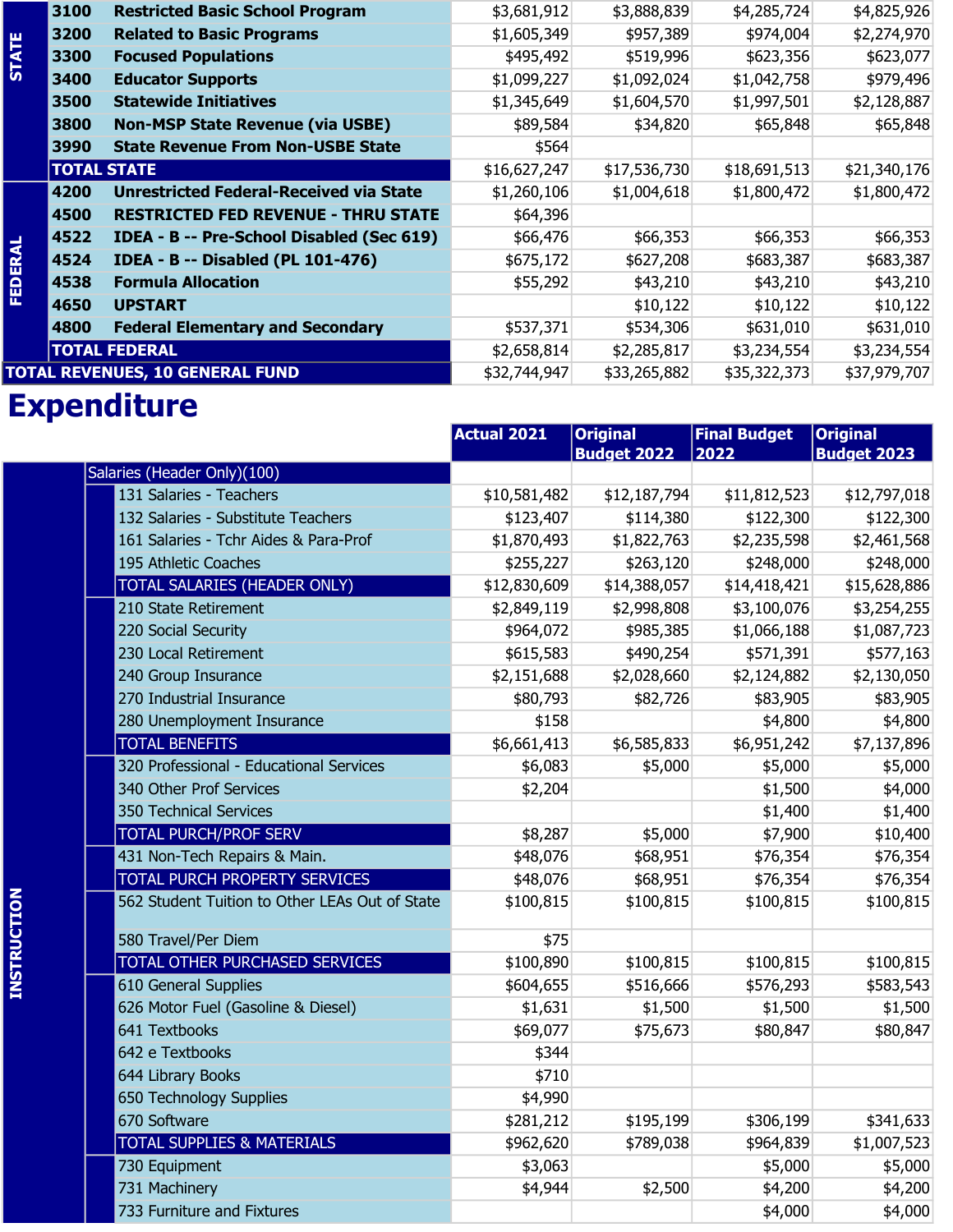|                                           | 734 Technology Related Hardware                   | \$646,704    | \$205,384    | \$1,168,634  | \$1,997,455  |
|-------------------------------------------|---------------------------------------------------|--------------|--------------|--------------|--------------|
|                                           | 735 Non-Bus Vehicles                              | \$20,227     |              |              |              |
|                                           | 739 Other Equipment                               | \$33,596     | \$51,952     | \$55,809     | \$55,809     |
|                                           | <b>TOTAL PROPERTY</b>                             | \$708,534    | \$259,836    | \$1,237,643  | \$2,066,464  |
|                                           | 810 Dues and Fees                                 | \$19,256     | \$16,850     | \$23,750     | \$23,750     |
|                                           | 870 Indirect Costs - Restricted                   | \$111,344    | \$16,938     | \$17,475     | \$17,475     |
|                                           | 890 Misc Expenditures                             | \$107,387    | \$100,537    | \$103,737    | \$103,737    |
|                                           | <b>TOTAL DEBT &amp; MISCELLANEOUS</b>             | \$237,987    | \$134,325    | \$144,962    | \$144,962    |
|                                           | <b>TOTAL INSTRUCTION</b>                          | \$21,558,415 | \$22,331,855 | \$23,902,176 | \$26,173,300 |
|                                           | Salaries (Header Only)(100)                       |              |              |              |              |
|                                           | 141 Salaries - Attend & Social Work Pers          |              |              | \$74,402     | \$74,402     |
|                                           | 142 Salaries - Guidance Personnel                 | \$480,705    | \$466,887    | \$471,838    | \$484,474    |
|                                           | 144 Salaries - Psychological Personnel            | \$76,863     | \$82,542     | \$82,542     | \$82,542     |
|                                           | TOTAL SALARIES (HEADER ONLY)                      | \$557,568    | \$549,429    | \$628,782    | \$641,418    |
|                                           | 210 State Retirement                              | \$127,335    | \$127,816    | \$145,505    | \$149,162    |
|                                           | 220 Social Security                               | \$41,883     | \$40,542     | \$46,731     | \$47,862     |
|                                           | 230 Local Retirement                              | \$17,743     | \$17,009     | \$21,759     | \$22,126     |
|                                           | 240 Group Insurance                               | \$136,419    | \$149,895    | \$163,295    | \$163,295    |
|                                           | 270 Industrial Insurance                          | \$1,300      | \$1,500      | \$1,500      | \$1,500      |
|                                           | <b>TOTAL BENEFITS</b>                             | \$324,680    | \$336,762    | \$378,790    | \$383,945    |
|                                           | 340 Other Prof Services                           | \$59,040     | \$48,400     | \$48,400     | \$62,500     |
|                                           | <b>TOTAL PURCH/PROF SERV</b>                      | \$59,040     | \$48,400     | \$48,400     | \$62,500     |
| <b>SUPPORT SERVICES - STUDENTS</b>        | 810 Dues and Fees                                 | \$189        | \$720        | \$720        | \$720        |
|                                           | <b>TOTAL DEBT &amp; MISCELLANEOUS</b>             | \$189        | \$720        | \$720        | \$720        |
|                                           | <b>TOTAL SUPPORT SERVICES - STUDENTS</b>          | \$941,477    | \$935,311    | \$1,056,692  | \$1,088,583  |
|                                           | Salaries (Header Only)(100)                       |              |              |              |              |
|                                           | 115 Salaries - Supervisors and Directors          | \$219,612    | \$254,807    | \$254,807    | \$268,878    |
|                                           | 131 Salaries - Teachers                           | \$94,701     | \$96,757     | \$96,757     | \$96,757     |
|                                           | 152 Salaries - Secretarial and Clerical Personnel | \$56,041     | \$62,563     | \$62,563     | \$64,715     |
|                                           |                                                   |              |              |              |              |
|                                           | 161 Salaries - Tchr Aides & Para-Prof             | \$89,779     | \$107,362    | \$107,362    | \$107,362    |
|                                           | TOTAL SALARIES (HEADER ONLY)                      | \$460,133    | \$521,489    | \$521,489    | \$537,712    |
| <b>SUPPORT SERVICES - STAFF ASSISTANC</b> | 210 State Retirement                              | \$116,245    | \$118,435    | \$118,435    | \$122,770    |
|                                           | 220 Social Security                               | \$34,335     | \$42,045     | \$42,045     | \$43,017     |
|                                           | 230 Local Retirement                              | \$7,070      | \$7,206      | \$7,206      | \$7,343      |
|                                           | 240 Group Insurance                               | \$104,834    | \$108,638    | \$111,253    | \$111,253    |
|                                           | 270 Industrial Insurance                          | \$3,745      | \$3,745      | \$3,745      | \$3,745      |
|                                           | <b>TOTAL BENEFITS</b>                             | \$266,229    | \$280,069    | \$282,684    | \$288,128    |
|                                           | 330 Prof Emp Training and Dev                     | \$94,390     | \$117,232    | \$164,252    | \$171,252    |
|                                           | 340 Other Prof Services                           | \$5,700      | \$8,600      | \$9,800      | \$9,800      |
|                                           | 350 Technical Services                            | \$33,142     | \$34,600     | \$31,600     | \$31,600     |
|                                           | <b>TOTAL PURCH/PROF SERV</b>                      | \$133,232    | \$160,432    | \$205,652    | \$212,652    |
|                                           | 530 Communication (Telephone & Other)             | \$2,247      | \$2,250      | \$2,250      | \$2,250      |
|                                           | 580 Travel/Per Diem                               | \$8,298      | \$74,535     | \$92,935     | \$93,435     |
|                                           | TOTAL OTHER PURCHASED SERVICES                    | \$10,545     | \$76,785     | \$95,185     | \$95,685     |
|                                           | 610 General Supplies                              | \$2,108      | \$3,250      | \$4,250      | \$4,250      |
|                                           | 644 Library Books                                 | \$32,731     | \$37,474     | \$39,755     | \$39,755     |
|                                           | TOTAL SUPPLIES & MATERIALS                        | \$34,840     | \$40,724     | \$44,005     | \$44,005     |
|                                           | 810 Dues and Fees                                 | \$338        | \$500        | \$500        | \$500        |
|                                           | <b>TOTAL DEBT &amp; MISCELLANEOUS</b>             | \$338        | \$500        | \$500        | \$500        |
|                                           | <b>TOTAL SUPPORT SERVICES - STAFF</b>             | \$905,317    | \$1,079,999  | \$1,149,515  | \$1,178,682  |
|                                           | Salaries (Header Only)(100)                       |              |              |              |              |
|                                           | 111 Compensation - School Board                   | \$15,000     | \$15,000     | \$15,000     | \$15,000     |
|                                           | 112 Salaries - Superintendent                     | \$148,819    | \$150,565    | \$150,565    | \$158,470    |
|                                           |                                                   |              |              |              |              |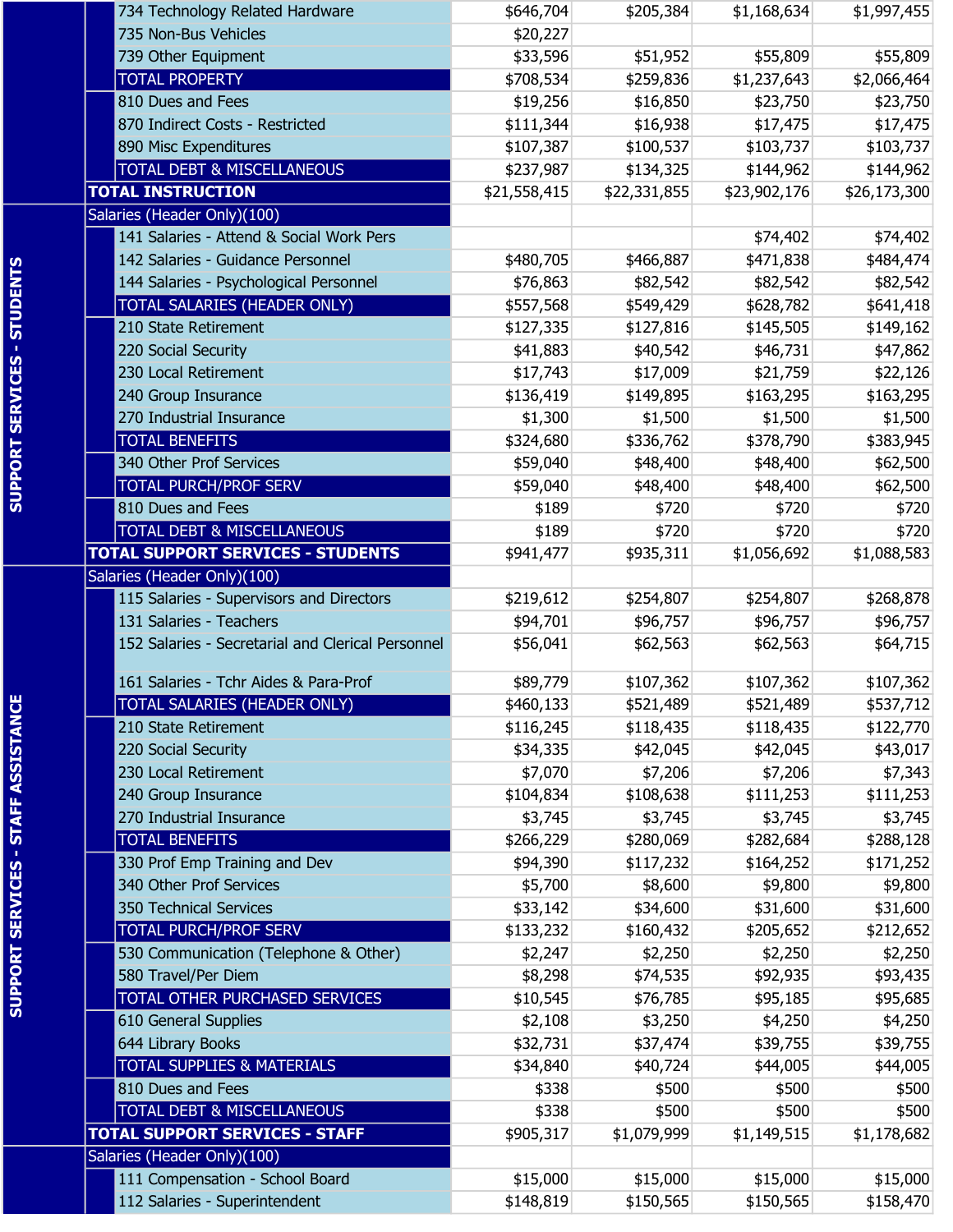|                                       | TOTAL SALARIES (HEADER ONLY)                      | \$163,819   | \$165,565   | \$165,565   | \$173,470   |
|---------------------------------------|---------------------------------------------------|-------------|-------------|-------------|-------------|
|                                       | 210 State Retirement                              | \$35,255    | \$42,225    | \$42,225    | \$44,970    |
|                                       | 220 Social Security                               | \$12,085    |             | \$12,000    | \$12,000    |
| SUPPORT SERVICES - GENERAL DIST ADMIN | 230 Local Retirement                              | \$21,731    | \$21,300    | \$22,500    | \$22,500    |
|                                       | 240 Group Insurance                               | \$70,545    | \$56,929    | \$99,224    | \$99,224    |
|                                       | 270 Industrial Insurance                          | \$1,100     | \$1,100     | \$1,100     | \$1,100     |
|                                       | <b>TOTAL BENEFITS</b>                             | \$140,717   | \$121,554   | \$177,049   | \$179,794   |
|                                       | 330 Prof Emp Training and Dev                     | \$325       | \$7,500     | \$10,500    | \$10,500    |
|                                       | 340 Other Prof Services                           | \$11,200    | \$12,000    | \$14,000    | \$14,000    |
|                                       | 349 Purchased Legal Services                      | \$1,710     | \$2,500     | \$3,300     | \$3,300     |
|                                       | 350 Technical Services                            | \$1,713     | \$2,500     | \$9,000     | \$9,000     |
|                                       | <b>TOTAL PURCH/PROF SERV</b>                      | \$14,948    | \$24,500    | \$36,800    | \$36,800    |
|                                       | 521 Property Insurance                            | \$72,230    | \$72,230    | \$80,000    | \$80,000    |
|                                       | 522 Liability Insurance                           | \$53,211    | \$52,600    | \$52,600    | \$52,600    |
|                                       | 530 Communication (Telephone & Other)             | \$11,461    | \$18,000    | \$10,000    |             |
|                                       | 540 Advertising                                   |             |             |             | \$10,000    |
|                                       |                                                   | \$6,134     | \$6,000     | \$7,400     | \$7,400     |
|                                       | 580 Travel/Per Diem                               | \$8,162     | \$18,000    | \$23,000    | \$23,000    |
|                                       | TOTAL OTHER PURCHASED SERVICES                    | \$151,198   | \$166,830   | \$173,000   | \$173,000   |
|                                       | 610 General Supplies                              | \$9,272     | \$10,000    | \$10,500    | \$10,500    |
|                                       | <b>TOTAL SUPPLIES &amp; MATERIALS</b>             | \$9,272     | \$10,000    | \$10,500    | \$10,500    |
|                                       | 810 Dues and Fees                                 | \$4,640     | \$5,000     | \$5,000     | \$5,000     |
|                                       | <b>TOTAL DEBT &amp; MISCELLANEOUS</b>             | \$4,640     | \$5,000     | \$5,000     | \$5,000     |
|                                       | <b>TOTAL SUPPORT SERVICES - GENERAL DIST</b>      | \$484,593   | \$493,449   | \$567,914   | \$578,564   |
|                                       | Salaries (Header Only)(100)                       |             |             |             |             |
|                                       | 115 Salaries - Supervisors and Directors          | \$89,150    | \$94,810    | \$94,810    | \$94,810    |
|                                       | 121 Salaries - Principals and Assistants          | \$853,404   | \$903,665   | \$908,390   | \$954,651   |
|                                       | 151 Salaries - Professional Office Personnel      | \$4,111     |             |             |             |
| <b>DOL ADMIN</b>                      | 152 Salaries - Secretarial and Clerical Personnel | \$422,548   | \$415,272   | \$421,822   | \$445,660   |
|                                       |                                                   |             |             |             |             |
|                                       | TOTAL SALARIES (HEADER ONLY)                      | \$1,369,213 | \$1,413,747 | \$1,425,022 | \$1,495,121 |
|                                       | 210 State Retirement                              | \$328,449   | \$356,119   | \$364,650   | \$385,742   |
| <u> 공</u>                             | 220 Social Security                               | \$101,968   | \$105,904   | \$110,974   | \$110,974   |
|                                       | 230 Local Retirement                              | \$52,601    | \$52,423    | \$53,131    | \$53,131    |
|                                       | 240 Group Insurance                               | \$290,529   | \$278,670   | \$289,470   | \$289,470   |
|                                       | 270 Industrial Insurance                          | \$9,200     | \$9,800     | \$9,800     | \$9,800     |
|                                       | <b>TOTAL BENEFITS</b>                             | \$782,747   | \$802,916   | \$828,025   | \$849,117   |
|                                       | 330 Prof Emp Training and Dev                     | \$213       |             | \$1,000     | \$1,000     |
|                                       | <b>TOTAL PURCH/PROF SERV</b>                      | \$213       |             | \$1,000     | \$1,000     |
| <b>SUPPORT SERVICES</b>               | 530 Communication (Telephone & Other)             | \$86,878    | \$70,950    | \$61,950    | \$61,950    |
|                                       | 580 Travel/Per Diem                               | \$10,004    | \$17,000    | \$17,500    | \$17,500    |
|                                       | <b>TOTAL OTHER PURCHASED SERVICES</b>             | \$96,881    | \$87,950    | \$79,450    | \$79,450    |
|                                       | 810 Dues and Fees                                 | \$2,445     | \$4,750     | \$4,750     | \$4,750     |
|                                       | <b>TOTAL DEBT &amp; MISCELLANEOUS</b>             | \$2,445     | \$4,750     | \$4,750     | \$4,750     |
|                                       | TOTAL SUPPORT SERVICES - SCHOOL ADMIN             | \$2,251,499 | \$2,309,363 | \$2,338,247 | \$2,429,438 |
|                                       | Benefits(200)                                     |             |             |             |             |
|                                       | 114 Salaries - School Bus. Administrator          | \$125,727   | \$136,330   | \$181,050   | \$115,775   |
|                                       | 151 Salaries - Professional Office Personnel      | \$122,622   | \$138,205   | \$138,205   | \$147,188   |
|                                       | 184 Salaries - Technology Support                 | \$202,796   | \$205,900   | \$106,000   | \$109,250   |
|                                       | TOTAL SALARIES (HEADER ONLY)                      | \$451,145   | \$480,435   | \$425,255   | \$372,213   |
|                                       | 210 State Retirement                              | \$101,372   | \$84,645    | \$87,180    | \$92,250    |
|                                       | 220 Social Security                               | \$32,772    | \$26,974    | \$30,164    | \$30,164    |
|                                       | 230 Local Retirement                              | \$9,693     | \$45,566    | \$57,650    | \$57,650    |
|                                       | 240 Group Insurance                               | \$135,929   | \$132,301   | \$133,761   | \$133,761   |
| ERVICES                               | 270 Industrial Insurance                          | \$810       | \$910       | \$910       | \$910       |
|                                       |                                                   |             |             |             |             |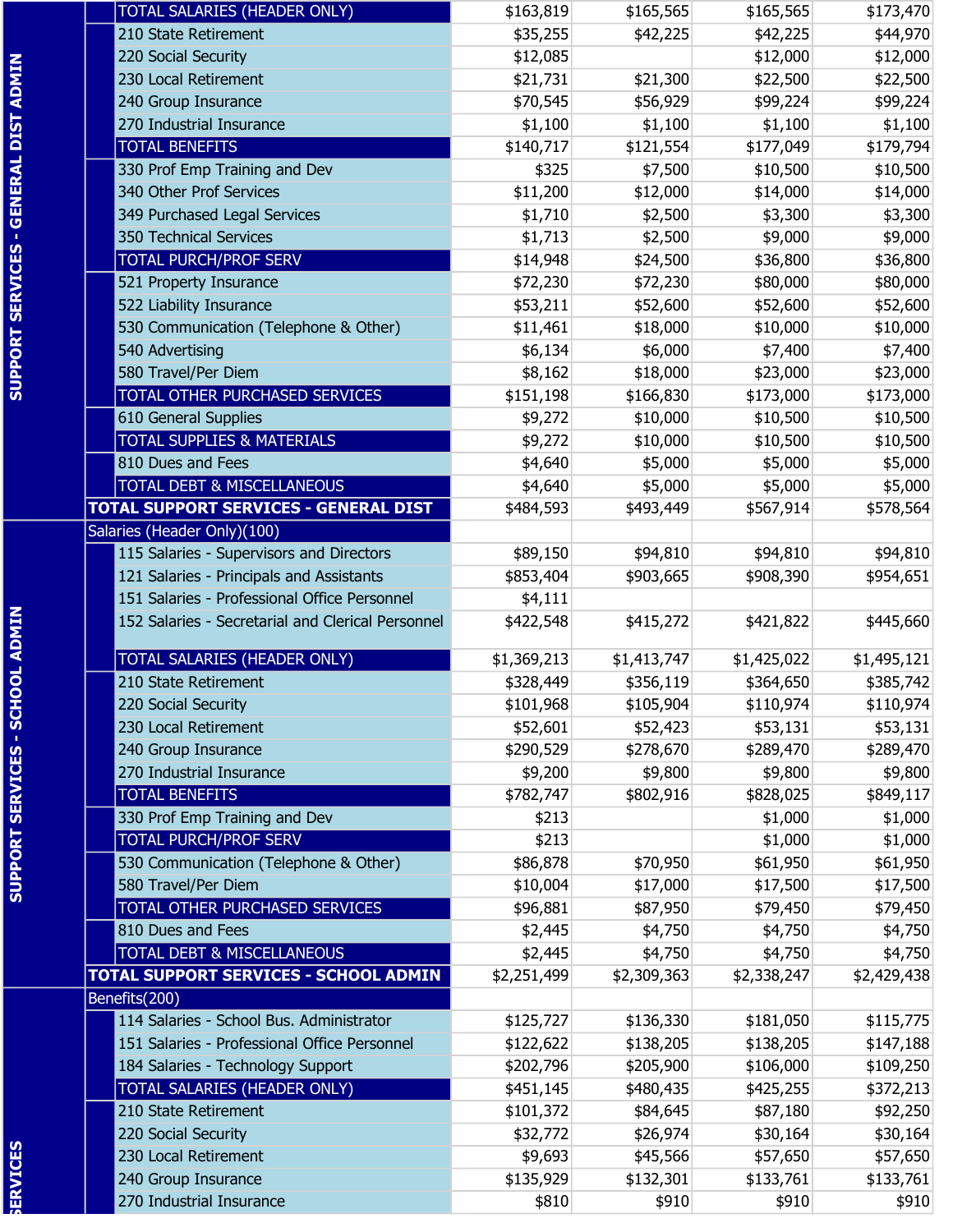|                                             | <b>TOTAL BENEFITS</b>                       | \$280,576   | \$290,396   |                    |                    |
|---------------------------------------------|---------------------------------------------|-------------|-------------|--------------------|--------------------|
|                                             | 310 Official/Admin Services                 |             |             | \$309,665<br>\$550 | \$314,735<br>\$550 |
| <b>CENTRAL</b>                              | 330 Prof Emp Training and Dev               | \$785       |             | \$2,600            | \$2,600            |
|                                             | 340 Other Prof Services                     | \$1,300     | \$1,300     | \$1,300            | \$1,300            |
|                                             | 350 Technical Services                      | \$96,727    | \$103,000   | \$103,000          | \$103,000          |
|                                             | <b>TOTAL PURCH/PROF SERV</b>                | \$98,813    | \$104,300   | \$107,450          | \$107,450          |
|                                             | 431 Non-Tech Repairs & Main.                | \$1,599     | \$1,750     | \$1,750            | \$1,750            |
|                                             | TOTAL PURCH PROPERTY SERVICES               | \$1,599     | \$1,750     | \$1,750            | \$1,750            |
| <b>SUPPORT SERVICES</b>                     | 530 Communication (Telephone & Other)       | \$4,018     | \$1,200     | \$1,800            | \$1,800            |
|                                             | 580 Travel/Per Diem                         | \$99        |             |                    |                    |
|                                             | TOTAL OTHER PURCHASED SERVICES              | \$4,117     | \$1,200     | \$1,800            | \$1,800            |
|                                             | 610 General Supplies                        | \$297       | \$500       | \$500              | \$500              |
|                                             | 670 Software                                | \$26,519    | \$6,500     | \$6,500            | \$6,500            |
|                                             | <b>TOTAL SUPPLIES &amp; MATERIALS</b>       | \$26,816    | \$7,000     | \$7,000            | \$7,000            |
|                                             | 810 Dues and Fees                           |             | \$250       | \$250              | \$250              |
|                                             | 890 Misc Expenditures                       | \$200       | \$200       | \$200              | \$200              |
|                                             | <b>TOTAL DEBT &amp; MISCELLANEOUS</b>       | \$200       | \$450       | \$450              | \$450              |
|                                             | <b>TOTAL SUPPORT SERVICES - CENTRAL</b>     | \$863,265   | \$885,531   | \$853,370          | \$805,398          |
|                                             | Salaries (Header Only)(100)                 |             |             |                    |                    |
|                                             | 181 Salaries - Operation & Maint Superv     | \$73,888    | \$83,620    | \$86,500           | \$92,123           |
|                                             | 182 Salaries - Custodial & Maintenance      | \$1,503,520 | \$1,539,765 | \$1,663,790        | \$1,771,936        |
|                                             | 184 Salaries - Technology Support           | \$4,872     |             |                    |                    |
|                                             | TOTAL SALARIES (HEADER ONLY)                | \$1,582,280 | \$1,623,385 | \$1,750,290        | \$1,864,059        |
|                                             | 210 State Retirement                        | \$307,718   | \$298,907   | \$367,547          | \$391,439          |
|                                             | 220 Social Security                         | \$119,396   | \$109,780   | \$132,992          | \$132,992          |
|                                             | 230 Local Retirement                        | \$49,751    | \$49,595    | \$47,428           | \$47,428           |
|                                             | 240 Group Insurance                         | \$269,229   | \$280,807   | \$324,462          | \$324,462          |
|                                             | 270 Industrial Insurance                    | \$10,810    | \$11,810    | \$11,810           | \$11,810           |
|                                             | <b>TOTAL BENEFITS</b>                       | \$756,904   | \$750,899   | \$884,239          | \$908,131          |
|                                             | 330 Prof Emp Training and Dev               | \$1,975     | \$2,000     | \$2,000            | \$2,000            |
|                                             | 350 Technical Services                      | \$32,885    | \$23,000    | \$69,700           | \$69,700           |
|                                             | <b>TOTAL PURCH/PROF SERV</b>                | \$34,860    | \$25,000    | \$71,700           | \$71,700           |
|                                             | 411 Water/Sewage                            | \$160,070   | \$156,000   | \$156,000          | \$156,000          |
|                                             | 412 Disposal Service                        | \$24,735    | \$25,360    | \$25,360           | \$25,360           |
|                                             | 431 Non-Tech Repairs & Main.                | \$158,850   | \$141,250   | \$198,750          | \$198,750          |
|                                             | 441 Rental of Land & Buildings              | \$30,500    | \$30,500    | \$30,500           | \$30,500           |
|                                             | 442 Rental of Equipment & Vehicles          |             |             | \$1,000            | \$1,000            |
| <b>OPERATION &amp; MAINTENANCE OF PLANT</b> | TOTAL PURCH PROPERTY SERVICES               | \$374,155   | \$353,110   | \$411,610          | \$411,610          |
|                                             | 530 Communication (Telephone & Other)       | \$3,082     | \$2,800     | \$2,800            | \$2,800            |
|                                             | 540 Advertising                             | \$243       |             |                    |                    |
|                                             | 580 Travel/Per Diem                         | \$14,143    | \$15,000    | \$15,500           | \$15,500           |
|                                             | TOTAL OTHER PURCHASED SERVICES              | \$17,468    | \$17,800    | \$18,300           | \$18,300           |
|                                             | 610 General Supplies                        | \$158,410   | \$101,371   | \$108,550          | \$108,550          |
|                                             | 621 Natural Gas                             | \$152,287   | \$164,000   | \$185,000          | \$185,000          |
|                                             | 622 Electricity                             | \$652,662   | \$637,500   | \$642,500          | \$642,500          |
|                                             | 626 Motor Fuel (Gasoline & Diesel)          | \$605       | \$750       | \$750              | \$750              |
|                                             | 681 Lubricants                              | \$1,420     | \$3,000     | \$500              | \$500              |
|                                             | 682 Tires and Tubes                         | \$6,891     | \$7,500     | \$7,500            | \$7,500            |
|                                             | 683 Repair Parts for Buses & Other Vehicles | \$12,115    | \$13,750    | \$13,750           | \$13,750           |
|                                             | 684 Repair Parts for Garage Equipment       | \$3,738     | \$3,000     | \$3,000            | \$3,000            |
|                                             | 689 Miscellaneous                           | \$1,230     | \$500       | \$500              | \$500              |
|                                             | <b>TOTAL SUPPLIES &amp; MATERIALS</b>       | \$989,358   | \$931,371   | \$962,050          | \$962,050          |
|                                             | 731 Machinery                               | \$46,811    | \$1,000     | \$500              | \$500              |
|                                             | <b>TOTAL PROPERTY</b>                       | \$46,811    | \$1,000     | \$500              | \$500              |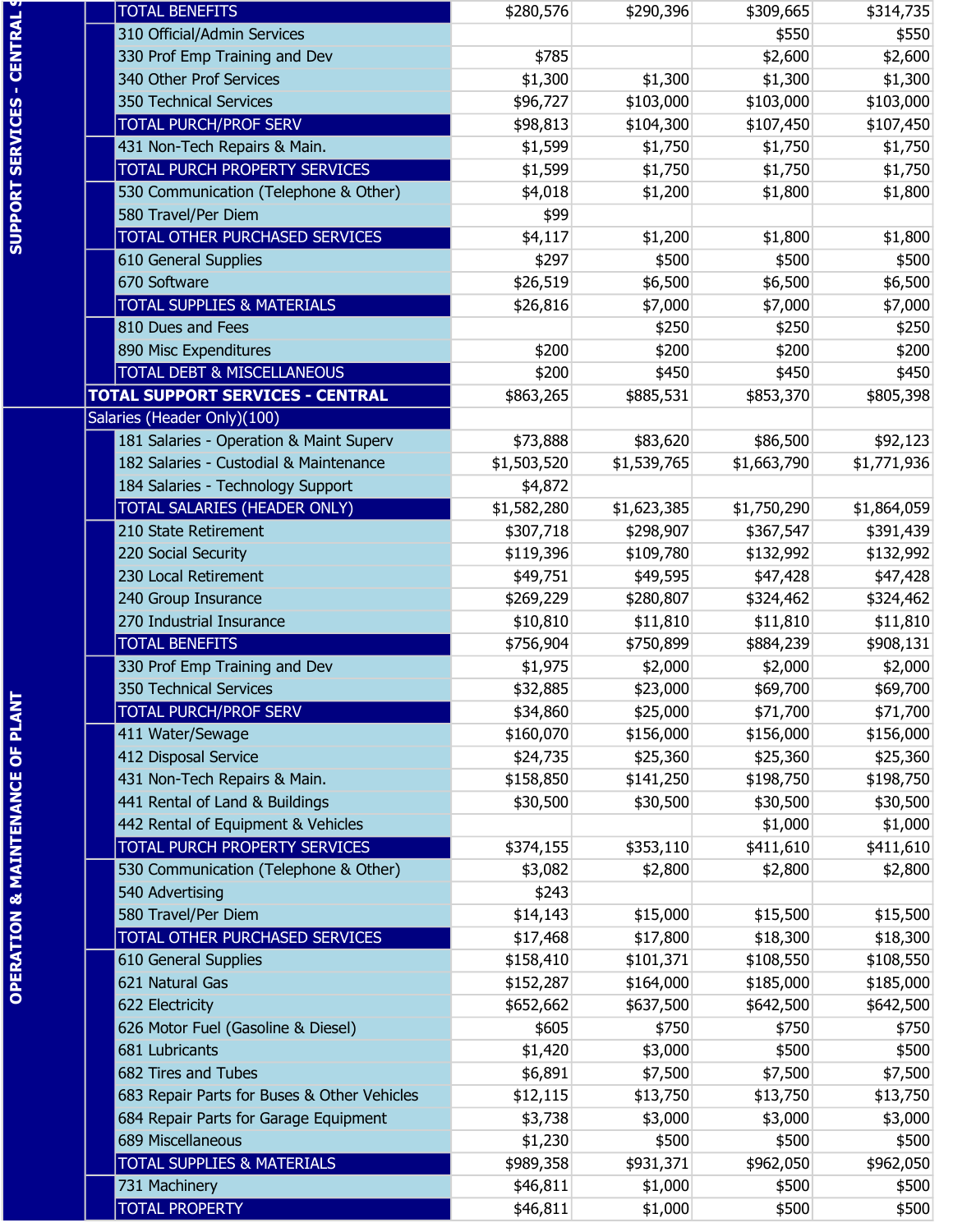|                               | 810 Dues and Fees                                 | \$4,864            | \$4,950            | \$5,250             | \$5,250            |
|-------------------------------|---------------------------------------------------|--------------------|--------------------|---------------------|--------------------|
|                               | <b>TOTAL DEBT &amp; MISCELLANEOUS</b>             | \$4,864            | \$4,950            | \$5,250             | \$5,250            |
|                               | <b>TOTAL OPERATION &amp; MAINTENANCE OF</b>       | \$3,806,699        | \$3,707,515        | \$4,103,939         | \$4,241,600        |
|                               | Salaries (Header Only)(100)                       |                    |                    |                     |                    |
|                               | 152 Salaries - Secretarial and Clerical Personnel | \$49,158           | \$53,200           | \$53,200            | \$53,200           |
|                               | 171 Salaries - Student Trans Supervisor           | \$39,075           | \$70,670           | \$70,670            | \$70,670           |
|                               | 172 Salaries - Bus Drivers                        | \$670,189          | \$651,043          | \$654,743           | \$654,743          |
|                               | 173 Mechanics/Other Garage Employees              | \$45,817           | \$95,440           | \$95,440            | \$95,440           |
|                               | TOTAL SALARIES (HEADER ONLY)                      | \$804,239          | \$870,353          | \$874,053           | \$874,053          |
|                               | 210 State Retirement                              | \$159,995          | \$183,881          | \$184,220           | \$184,220          |
|                               | 220 Social Security                               | \$60,589           | \$60,627           | \$60,877            | \$60,877           |
|                               | 230 Local Retirement                              | \$69,993           | \$76,852           | \$76,852            | \$76,852           |
|                               | 240 Group Insurance                               | \$206,109          | \$221,500          | \$223,500           | \$223,500          |
|                               | 270 Industrial Insurance                          | \$6,486            | \$7,485            | \$7,485             | \$7,485            |
|                               | <b>TOTAL BENEFITS</b>                             | \$503,172          | \$550,345          | \$552,934           | \$552,934          |
|                               | 350 Technical Services                            | \$90               |                    |                     |                    |
|                               | <b>TOTAL PURCH/PROF SERV</b>                      | \$90               |                    |                     |                    |
|                               | 411 Water/Sewage                                  | \$2,810            | \$2,700            | \$2,700             | \$2,700            |
|                               | 412 Disposal Service                              | \$1,832            | \$1,893            | \$1,893             | \$1,893            |
|                               | 431 Non-Tech Repairs & Main.                      |                    | \$1,000            | \$1,000             | \$1,000            |
|                               | TOTAL PURCH PROPERTY SERVICES                     | \$4,642            | \$5,593            | \$5,593             | \$5,593            |
|                               | 515 Payments in lieu of Transportation            | \$17,272           | \$25,000           | \$25,000            | \$25,000           |
|                               | 516 Payments in lieu -- Dead Miles                | \$31,337           | \$20,944           | \$20,944            | \$20,944           |
|                               | 521 Property Insurance                            | \$7,400            | \$7,400            | \$7,400             | \$7,400            |
|                               | 530 Communication (Telephone & Other)             | \$3,439            | \$2,810            | \$2,810             | \$2,810            |
|                               | 580 Travel/Per Diem                               | \$108              | \$250              | \$250               | \$250              |
| <b>STUDENT TRANSPORTATION</b> | TOTAL OTHER PURCHASED SERVICES                    | \$59,556           | \$56,404           | \$56,404            | \$56,404           |
|                               | 610 General Supplies                              | \$1,428            | \$2,500            | \$2,500             | \$2,500            |
|                               | 621 Natural Gas                                   | \$4,915            | \$5,000            | \$5,000             | \$5,000            |
|                               | 622 Electricity                                   | \$5,239            | \$6,000            | \$6,000             | \$6,000            |
|                               | 626 Motor Fuel (Gasoline & Diesel)                | \$113,165          | \$125,000          | \$125,000           | \$125,000          |
|                               | 670 Software                                      | \$655              |                    |                     |                    |
|                               | 681 Lubricants                                    | \$8,847            | \$7,000            | \$7,000             | \$7,000            |
|                               | 682 Tires and Tubes                               | \$4,545            | \$15,000           | \$15,000            | \$15,000           |
|                               | 683 Repair Parts for Buses & Other Vehicles       | \$63,097           | \$75,000           | \$75,000            | \$75,000           |
|                               | 684 Repair Parts for Garage Equipment             | \$685              | \$4,000            | \$4,000             | \$4,000            |
|                               | 689 Miscellaneous                                 | \$3,521            | \$3,000            | \$3,000             | \$3,000            |
|                               | <b>TOTAL SUPPLIES &amp; MATERIALS</b>             | \$206,098          | \$242,500          | \$242,500           | \$242,500          |
|                               | 810 Dues and Fees                                 | \$35               | \$100              | \$100               | \$100              |
|                               | 890 Misc Expenditures                             | \$2,946            | \$3,500            | \$3,500             | \$3,500            |
|                               | TOTAL DEBT & MISCELLANEOUS                        | \$2,981            | \$3,600            | \$3,600             | \$3,600            |
|                               | <b>TOTAL STUDENT TRANSPORTATION</b>               | \$1,580,777        | \$1,728,795        | \$1,735,084         | \$1,735,084        |
|                               | Salaries (Header Only)(100)                       |                    |                    |                     |                    |
| <b>FOOD SERVICES</b>          | 191 Salaries - Food Service Personnel             | \$25,148           |                    |                     |                    |
|                               | TOTAL SALARIES (HEADER ONLY)                      | \$25,148           |                    |                     |                    |
|                               | 210 State Retirement                              | \$5,291            |                    |                     |                    |
|                               | 220 Social Security                               | \$1,917            |                    |                     |                    |
|                               | <b>TOTAL BENEFITS</b>                             | \$7,208            |                    |                     |                    |
|                               | <b>TOTAL FOOD SERVICES</b>                        | \$32,355           |                    |                     |                    |
|                               | TOTAL EXPENDITURES, 10 GENERAL FUND               | \$32,424,397       | \$33,471,818       | \$35,706,937        | \$38,230,649       |
|                               |                                                   |                    |                    |                     |                    |
|                               | <b>Other Financing</b>                            |                    |                    |                     |                    |
|                               |                                                   | <b>Actual 2021</b> | <b>Original</b>    | <b>Final Budget</b> | <b>Original</b>    |
|                               |                                                   |                    | <b>Budget 2022</b> | 2022                | <b>Budget 2023</b> |

| <b>Actual 2021</b> | $ $ Original            | <b>Final Budget   Original</b> |                                  |
|--------------------|-------------------------|--------------------------------|----------------------------------|
|                    | <b>Budget 2022 2022</b> |                                | $\vert$ Budget 2023 <sup>1</sup> |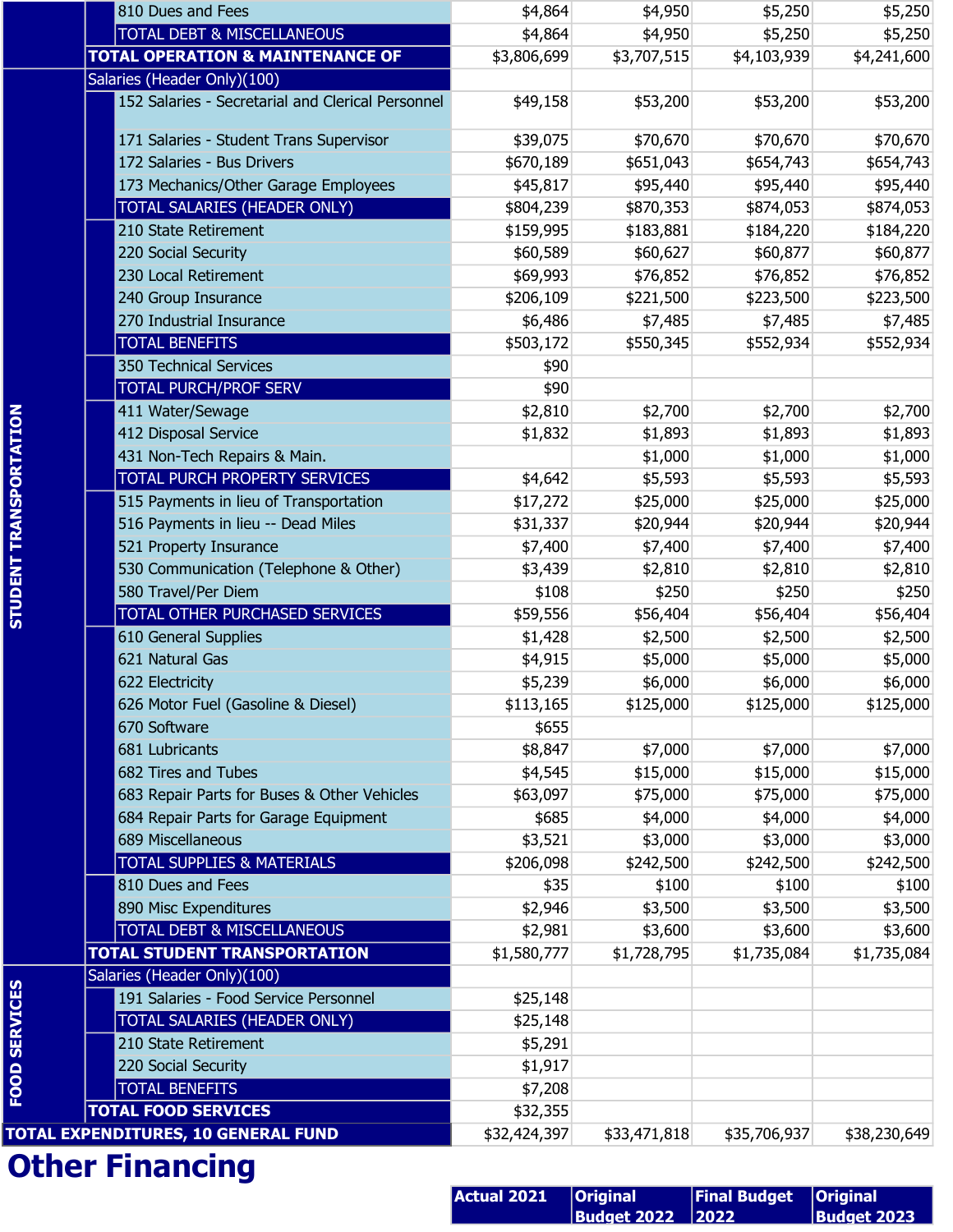|                                     | 5000 Other Sources & Changes                          | \$0                | \$0                | \$0                 | \$0                |
|-------------------------------------|-------------------------------------------------------|--------------------|--------------------|---------------------|--------------------|
| <b>5000 OTHER FINANCING SOURCES</b> | <b>5100 Sale of Bonds</b>                             | \$0                | \$0                | \$0                 | \$0                |
|                                     | <b>5110 Face Amount of Bonds Sold</b>                 | \$0                | \$0                | \$0                 | \$0                |
|                                     | 5120 Premium or Discount on the Issuance of           | \$0                | \$0                | \$0                 | \$0                |
|                                     | <b>5130 Issuance of Refunding Bonds</b>               | \$0                | \$0                | \$0                 | \$0                |
|                                     | <b>5140 Payment to Refunded Bonds Escrow</b>          | \$0                | \$0                | \$0                 | \$0                |
|                                     | <b>5200 Transfers in From Other Funds</b>             | \$0                | \$0                | \$0                 | \$0                |
| (USES)                              | <b>5210 Transfers out to Other Funds</b>              | \$0                | \$0                | \$0                 | \$0                |
|                                     | 5300 Sale of, or Compensation for Loss of, Fixed      | \$0                | \$0                | \$0                 | \$0                |
|                                     | <b>5400 Loan Proceeds</b>                             | \$0                | \$0                | \$0                 | \$0                |
|                                     | <b>5500 Lease Proceeds</b>                            | \$0                | \$0                | \$0                 | \$0                |
|                                     | <b>5600 Insurance Recoveries</b>                      | \$0                | \$0                | \$0                 | \$0                |
|                                     | 5900 Other Financing Sources & Uses                   | \$0                | \$0                | \$0                 | \$0                |
|                                     | <b>TOTAL OTHER FINANCING SOURCES (USES)</b>           | \$0                | \$0                | \$0                 | \$0                |
|                                     | <b>6100 Capital Contributions</b>                     | \$0                | \$0                | \$0                 | \$0                |
|                                     | 6200 Amortization of Premium on Issuance of           | \$0                | \$0                | \$0                 | \$0                |
|                                     | <b>6300 Special Items</b>                             | \$0                | \$0                | \$0                 | \$0                |
| <b>6000 OTHER</b><br>ITEMS          | <b>6400 Extraordinary Items</b>                       | \$0                | \$0                | \$0                 | \$0                |
|                                     | <b>TOTAL OTHER ITEMS</b>                              | \$0                | \$0                | \$0                 | $$0$$              |
|                                     | <b>TOTAL OTHER FINANCING SOURCES (USES) AND OTHER</b> | \$0                | \$0                | \$0                 | \$0                |
|                                     | <b>Summary</b>                                        |                    |                    |                     |                    |
|                                     |                                                       | <b>Actual 2021</b> | <b>Original</b>    | <b>Final Budget</b> | <b>Original</b>    |
|                                     |                                                       |                    | <b>Budget 2022</b> | $\boxed{2022}$      | <b>Budget 2023</b> |
| <b>REVENUES</b>                     | 1000 Total LOCAL                                      | \$13,458,886       | \$13,443,335       | \$13,396,306        | \$13,404,977       |
| ≧                                   | SOURCE<br><b>3000 Total STATE</b>                     | \$16,627,247       | \$17,536,730       | \$18,691,513        | \$21,340,176       |
|                                     | <b>4000 Total FEDERAL</b>                             | \$2,658,814        | \$2,285,817        | \$3,234,554         | \$3,234,554        |
|                                     | <b>TOTAL REVENUES</b>                                 | \$32,744,947       | \$33,265,882       | \$35,322,373        | \$37,979,707       |

|                                                   |                                                     | <b>Actual 2021</b> | <b>Original</b>    | <b>Final Budget</b> | <b>Original</b>    |
|---------------------------------------------------|-----------------------------------------------------|--------------------|--------------------|---------------------|--------------------|
|                                                   |                                                     |                    | <b>Budget 2022</b> | $\boxed{2022}$      | <b>Budget 2023</b> |
|                                                   | 1000 Total LOCAL                                    | \$13,458,886       | \$13,443,335       | \$13,396,306        | \$13,404,977       |
|                                                   | <b>3000 Total STATE</b>                             | \$16,627,247       | \$17,536,730       | \$18,691,513        | \$21,340,176       |
| REVENUES<br>BY<br>SOURCE                          | <b>4000 Total FEDERAL</b>                           | \$2,658,814        | \$2,285,817        | \$3,234,554         | \$3,234,554        |
|                                                   | <b>TOTAL REVENUES</b>                               | \$32,744,947       | \$33,265,882       | \$35,322,373        | \$37,979,707       |
|                                                   | <b>100 Salaries</b>                                 | \$18,244,152       | \$20,012,460       | \$20,208,877        | \$21,586,932       |
| $\mathbf{B}^{\prime}$                             | <b>200 Employee Benefits</b>                        | \$9,723,646        | \$9,718,774        | \$10,364,628        | \$10,614,680       |
|                                                   | <b>300 Purchased Professional and Technical</b>     | \$349,482          | \$367,632          | \$478,902           | \$502,502          |
|                                                   | <b>400 Purchased property Services</b>              | \$428,471          | \$429,404          | \$495,307           | \$495,307          |
|                                                   | <b>500 Other Purchased Services</b>                 | \$440,655          | \$507,784          | \$524,954           | \$525,454          |
|                                                   | <b>600 Supplies</b>                                 | \$2,229,004        | \$2,020,633        | \$2,230,894         | \$2,273,578        |
|                                                   | <b>700 Property</b>                                 | \$755,345          | \$260,836          | \$1,238,143         | \$2,066,964        |
| EXPENDITURES<br>OBJECT                            | <b>800 Other Objects</b>                            | \$253,643          | \$154,295          | \$165,232           | \$165,232          |
|                                                   | <b>TOTAL EXPENDITURES</b>                           | \$32,424,397       | \$33,471,818       | \$35,706,937        | \$38,230,649       |
|                                                   | <b>EXCESS (DEFICIENCY) OF REVENUES OVER (UNDER)</b> | \$320,550          | $($ \$205,936) $ $ | (\$384,564)         | $($ \$250,942) $ $ |
| OTHER FINANCING SOURCES (USES) AND OTHER ITEMS    |                                                     | \$0                | \$0                | \$0                 | \$0                |
| <b>NET CHANGE IN FUND BALANCE</b>                 |                                                     | \$320,550          | $($ \$205,936) $ $ | $(*384,564)$        | $(*250,942)$       |
| <b>FUND BALANCE - BEGINNING (FROM PRIOR YEAR)</b> |                                                     | \$3,974,477        |                    | \$4,295,027         |                    |
|                                                   | <b>FUND BALANCE - ENDING</b>                        | \$4,295,027        | $($ \$205,936) $ $ | \$3,910,463         | $($ \$250,942) $ $ |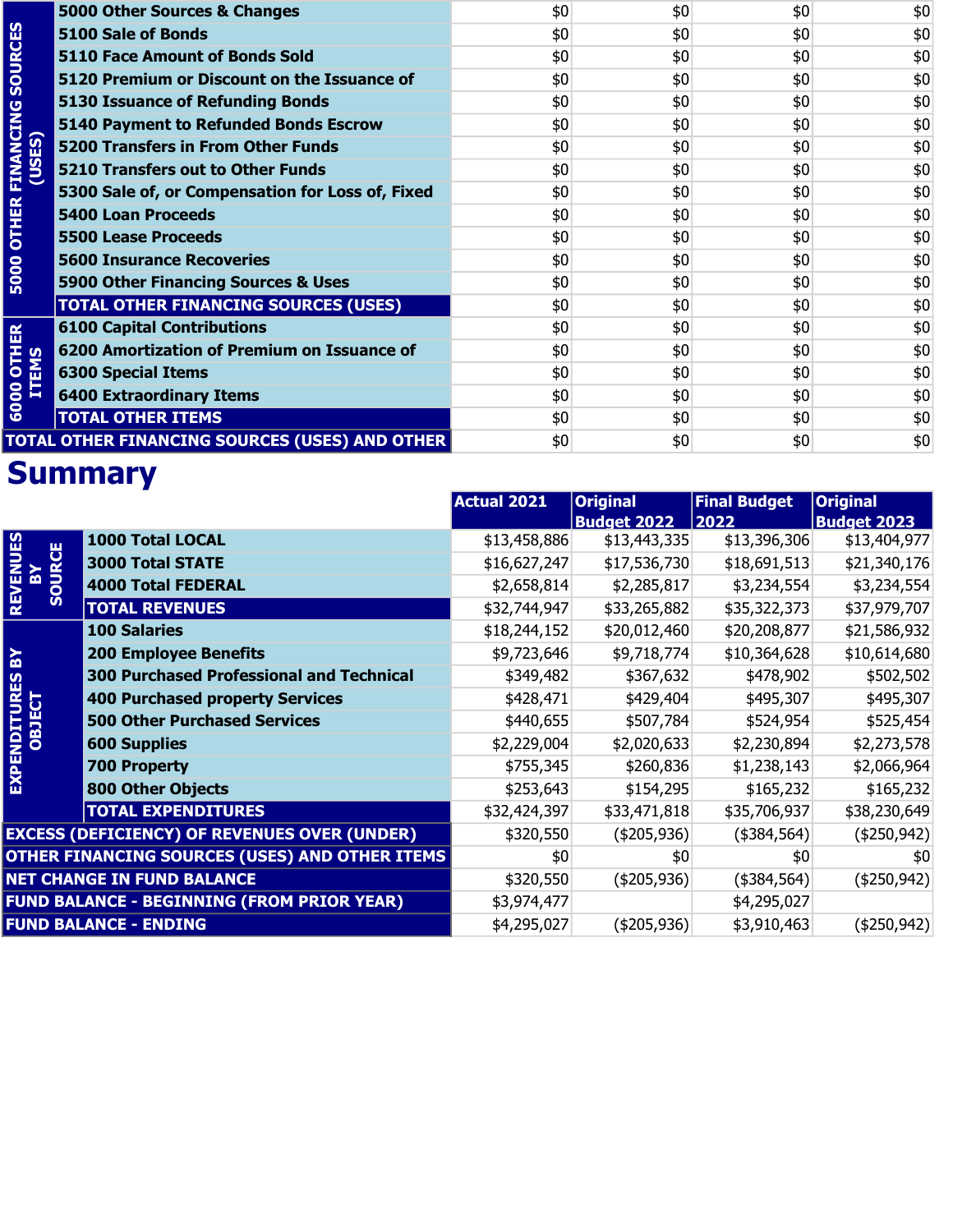20 Special Revenue Funds

#### Balance Sheet

|                 |                     |                                            | Actual 2021 | <b>Original</b><br><b>Budget 2022</b> | <b>Final Budget</b><br>$ 2022 $ | <b>Original</b><br><b>Budget 2023</b> |
|-----------------|---------------------|--------------------------------------------|-------------|---------------------------------------|---------------------------------|---------------------------------------|
|                 |                     |                                            | \$0         | \$0                                   | \$0                             | \$0                                   |
|                 | 8111                | <b>Cash in Banks</b>                       | \$140,039   |                                       |                                 |                                       |
| <b>ASSETS</b>   | 8120                | <b>Investments</b>                         | \$832,778   |                                       |                                 |                                       |
|                 | 8450                | <b>Deferred Outflows of Resources</b>      | \$23,160    |                                       |                                 |                                       |
|                 |                     | <b>TOTAL ASSETS</b>                        | \$995,976   |                                       |                                 |                                       |
| $\frac{2}{5}$ o | 9879                | <b>Restricted -- Other</b>                 | \$995,976   |                                       |                                 |                                       |
|                 |                     | <b>TOTAL FUND BALANCES</b>                 | \$995,976   |                                       |                                 |                                       |
|                 |                     | <b>TOTAL LIABILITIES AND FUND BALANCES</b> | \$995,976   |                                       |                                 |                                       |
|                 | <b>TOTAL ASSETS</b> |                                            | \$995,976   | \$0                                   | \$0                             | \$0                                   |

#### Revenue

|       | 9879<br><b>Restricted -- Other</b>         | \$995,976            |                    |                     |                    |
|-------|--------------------------------------------|----------------------|--------------------|---------------------|--------------------|
| ᅙ     | <b>TOTAL FUND BALANCES</b>                 | \$995,976            |                    |                     |                    |
|       | <b>TOTAL LIABILITIES AND FUND BALANCES</b> | \$995,976            |                    |                     |                    |
|       | <b>TOTAL ASSETS</b>                        | \$995,976            | \$0                | \$0                 | \$0                |
|       |                                            |                      |                    |                     |                    |
|       | <b>Revenue</b>                             | Actual 2021          | <b>Original</b>    | <b>Final Budget</b> | <b>Original</b>    |
|       | <b>Interest on Investments</b><br>1510     |                      | <b>Budget 2022</b> | 2022                | <b>Budget 2023</b> |
|       | <b>Miscellaneous</b><br>1990               | \$4,126<br>\$156,562 | \$40,000           | \$40,000            | \$40,000           |
| LOCAL | <b>TOTAL LOCAL</b>                         | \$160,689            | \$40,000           | \$40,000            | \$40,000           |

### Expenditure

|                           |   |                                                     | <b>Actual 2021</b> | <b>Original</b>    | <b>Final Budget</b> | <b>Original</b>    |
|---------------------------|---|-----------------------------------------------------|--------------------|--------------------|---------------------|--------------------|
|                           |   |                                                     |                    | <b>Budget 2022</b> | 2022                | <b>Budget 2023</b> |
| 분                         |   | $\Omega$ Debt & Miscellaneous (800)                 |                    |                    |                     |                    |
| ier<br>es                 | 5 | 890 Misc Expenditures                               | \$54,056           | \$40,000           |                     |                    |
| <b>HENLE</b>              |   | <b>TOTAL DEBT &amp; MISCELLANEOUS</b>               | \$54,056           | \$40,000           |                     |                    |
|                           |   | <b>EXTERPATE SERVICES</b>                           | \$54,056           | \$40,000           |                     |                    |
|                           |   | Debt & Miscellaneous(800)                           |                    |                    |                     |                    |
|                           |   | 890 Misc Expenditures                               |                    |                    | \$40,000            | \$40,000           |
| COMMUNI<br>TY<br>SERVICES |   | <b>TOTAL DEBT &amp; MISCELLANEOUS</b>               |                    |                    | \$40,000            | \$40,000           |
|                           |   | <b>TOTAL COMMUNITY SERVICES</b>                     |                    |                    | \$40,000            | \$40,000           |
|                           |   | <b>TOTAL EXPENDITURES, 20 SPECIAL REVENUE FUNDS</b> | \$54,056           | \$40,000           | \$40,000            | \$40,000           |

|                                     | Debt & Miscellaneous(800)                        |                    |                                       |                             |                                       |
|-------------------------------------|--------------------------------------------------|--------------------|---------------------------------------|-----------------------------|---------------------------------------|
| <b>COMMUNI</b>                      | <b>SERVICES</b><br>890 Misc Expenditures         |                    |                                       | \$40,000                    | \$40,000                              |
|                                     | <b>TOTAL DEBT &amp; MISCELLANEOUS</b>            |                    |                                       | \$40,000                    | \$40,000                              |
|                                     | <b>TOTAL COMMUNITY SERVICES</b>                  |                    |                                       | \$40,000                    | \$40,000                              |
|                                     | TOTAL EXPENDITURES, 20 SPECIAL REVENUE FUNDS     | \$54,056           | \$40,000                              | \$40,000                    | \$40,000                              |
|                                     | <b>Other Financing</b>                           |                    |                                       |                             |                                       |
|                                     |                                                  | <b>Actual 2021</b> | <b>Original</b><br><b>Budget 2022</b> | <b>Final Budget</b><br>2022 | <b>Original</b><br><b>Budget 2023</b> |
|                                     | 5000 Other Sources & Changes                     | \$0                | \$0                                   | \$0                         | \$0                                   |
|                                     | <b>5100 Sale of Bonds</b>                        | \$0                | \$0                                   | \$0                         | \$0                                   |
| <b>5000 OTHER FINANCING SOURCES</b> | <b>5110 Face Amount of Bonds Sold</b>            | \$0                | \$0                                   | \$0                         | \$0                                   |
|                                     | 5120 Premium or Discount on the Issuance of      | \$0                | \$0                                   | \$0                         | \$0                                   |
|                                     | <b>5130 Issuance of Refunding Bonds</b>          | \$0                | \$0                                   | \$0                         | \$0                                   |
|                                     | <b>5140 Payment to Refunded Bonds Escrow</b>     | \$0                | \$0                                   | \$0                         | \$0                                   |
| (USES)                              | <b>5200 Transfers in From Other Funds</b>        | \$0                | \$0                                   | \$0                         | $$0$$                                 |
|                                     | <b>5210 Transfers out to Other Funds</b>         | \$0                | \$0                                   | \$0                         | \$0                                   |
|                                     | 5300 Sale of, or Compensation for Loss of, Fixed | \$0                | \$0                                   | \$0                         | \$0                                   |
|                                     | <b>5400 Loan Proceeds</b>                        | \$0                | \$0                                   | \$0                         | \$0                                   |
|                                     | <b>5500 Lease Proceeds</b>                       | \$0                | \$0                                   | \$0                         | \$0                                   |
|                                     | <b>5600 Insurance Recoveries</b>                 | \$0                | \$0                                   | \$0                         | \$0                                   |
|                                     | 5900 Other Financing Sources & Uses              | \$0                | \$0                                   | \$0                         | \$0                                   |
|                                     | <b>TOTAL OTHER FINANCING SOURCES (USES)</b>      | \$0                | \$0                                   | \$0                         | \$0                                   |
| $\mathbf{R}$                        | <b>6100 Capital Contributions</b>                | \$0                | \$0                                   | \$0                         | \$0\$                                 |
| ∄ ທ                                 | 6200 Amortization of Premium on Issuance of      | \$0                | \$0                                   | \$0                         | \$0                                   |
|                                     |                                                  |                    |                                       |                             |                                       |
|                                     |                                                  |                    |                                       |                             |                                       |
|                                     |                                                  |                    |                                       |                             |                                       |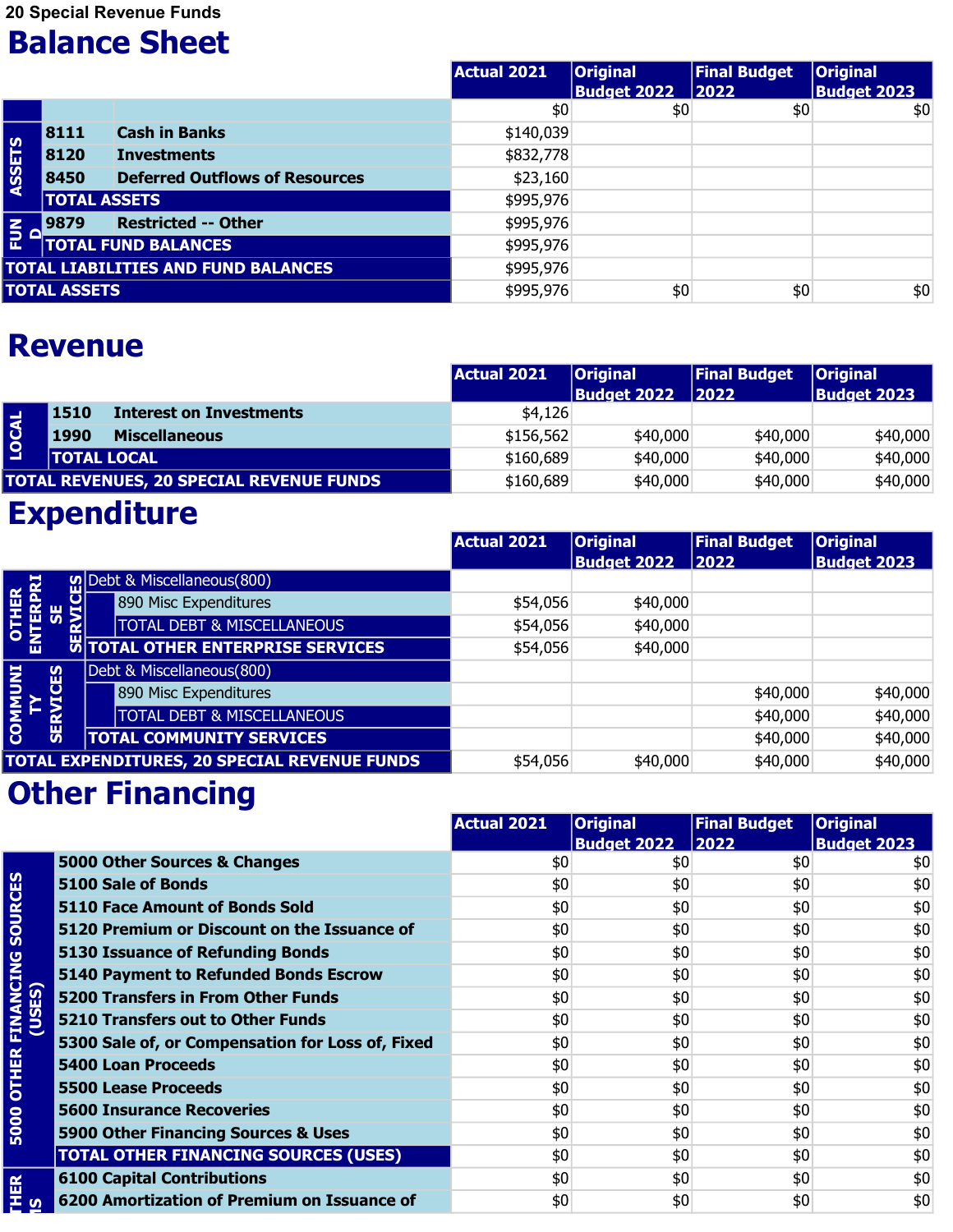| $\overline{\mathsf{O}}$ in $\overline{\mathsf{m}}$ in | <b>6300 Special Items</b>                             | \$0         | \$0                | \$0                 | \$0                |
|-------------------------------------------------------|-------------------------------------------------------|-------------|--------------------|---------------------|--------------------|
| 6000<br>ITI                                           | <b>6400 Extraordinary Items</b>                       | \$0         | \$0                | \$0                 | \$0                |
|                                                       | <b>TOTAL OTHER ITEMS</b>                              | \$0         | \$0                | \$0                 | \$0                |
|                                                       | <b>TOTAL OTHER FINANCING SOURCES (USES) AND OTHER</b> | \$0         | \$0                | \$0                 | \$0                |
|                                                       | <b>Summary</b>                                        |             |                    |                     |                    |
|                                                       |                                                       | Actual 2021 | <b>Original</b>    | <b>Final Budget</b> | <b>Original</b>    |
|                                                       |                                                       |             | <b>Budget 2022</b> | 2022                | <b>Budget 2023</b> |
| <b>NEW STAR</b>                                       | 1000 Total LOCAL                                      | \$160,689   | \$40,000           | \$40,000            | \$40,000           |
|                                                       | <b>M TOTAL REVENUES</b>                               | \$160,689   | \$40,000           | \$40,000            | \$40,000           |

|                                     |                                                                                                                                                                                                                                                                                                                                           | <b>Actual 2021</b> | <b>Original</b>    | <b>Final Budget</b> | <b>Original</b>    |
|-------------------------------------|-------------------------------------------------------------------------------------------------------------------------------------------------------------------------------------------------------------------------------------------------------------------------------------------------------------------------------------------|--------------------|--------------------|---------------------|--------------------|
|                                     |                                                                                                                                                                                                                                                                                                                                           |                    | <b>Budget 2022</b> | 2022                | <b>Budget 2023</b> |
| <b>REV</b><br>ENU<br>$\frac{8}{23}$ | 1000 Total LOCAL                                                                                                                                                                                                                                                                                                                          | \$160,689          | \$40,000           | \$40,000            | \$40,000           |
|                                     | <b>TOTAL REVENUES</b>                                                                                                                                                                                                                                                                                                                     | \$160,689          | \$40,000           | \$40,000            | \$40,000           |
|                                     | <b>O</b> 800 Other Objects<br>$\frac{1}{26}$ $\frac{1}{26}$ $\frac{1}{26}$ $\frac{1}{26}$ $\frac{1}{26}$ $\frac{1}{26}$ $\frac{1}{26}$ $\frac{1}{26}$ $\frac{1}{26}$ $\frac{1}{26}$ $\frac{1}{26}$ $\frac{1}{26}$ $\frac{1}{26}$ $\frac{1}{26}$ $\frac{1}{26}$ $\frac{1}{26}$ $\frac{1}{26}$ $\frac{1}{26}$ $\frac{1}{26}$ $\frac{1}{26}$ | \$54,056           | \$40,000           | \$40,000            | \$40,000           |
|                                     |                                                                                                                                                                                                                                                                                                                                           | \$54,056           | \$40,000           | \$40,000            | \$40,000           |
|                                     | <b>EXCESS (DEFICIENCY) OF REVENUES OVER (UNDER)</b>                                                                                                                                                                                                                                                                                       | \$106,632          | \$0                | \$0                 | \$0                |
|                                     | OTHER FINANCING SOURCES (USES) AND OTHER ITEMS                                                                                                                                                                                                                                                                                            | \$0                | \$0                | \$0                 | \$0                |
|                                     | <b>NET CHANGE IN FUND BALANCE</b>                                                                                                                                                                                                                                                                                                         | \$106,632          | \$0                | \$0                 | \$0                |
|                                     | <b>FUND BALANCE - BEGINNING (FROM PRIOR YEAR)</b>                                                                                                                                                                                                                                                                                         | \$889,344          |                    | \$995,976           |                    |
|                                     | <b>FUND BALANCE - ENDING</b>                                                                                                                                                                                                                                                                                                              | \$995,976          | \$0                | \$995,976           | \$0                |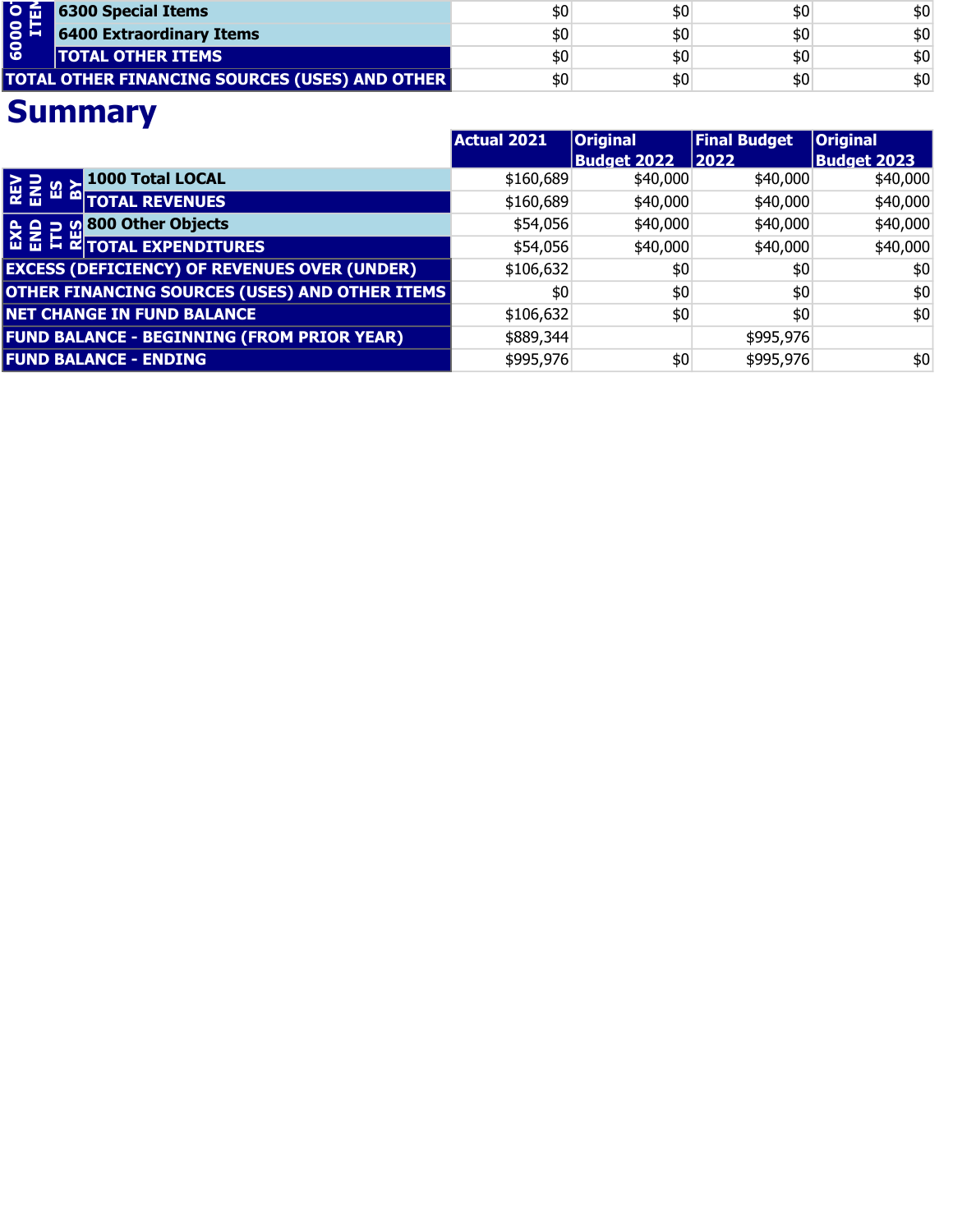21 Student Activity Fund

#### Balance Sheet

|     |                                                                                | Actual 2021  | <b>Original</b><br><b>Budget 2022</b> | <b>Final Budget</b><br>$ 2022 $ | <b>Original</b><br><b>Budget 2023</b> |
|-----|--------------------------------------------------------------------------------|--------------|---------------------------------------|---------------------------------|---------------------------------------|
|     |                                                                                | \$0          | \$0                                   | \$0                             | \$0                                   |
|     | <b>Cash in Banks</b><br><b>SOLUAR SETTLE CASH</b><br>SOLUAR TOTAL ASSETS       | \$622,361    |                                       |                                 |                                       |
|     |                                                                                | \$622,361    |                                       |                                 |                                       |
|     | e E 9561 Unearned R<br>□ = TOTAL LIABILITIES<br><b>Unearned Revenue- Local</b> | ( \$14, 319) |                                       |                                 |                                       |
|     |                                                                                | ( \$14, 319) |                                       |                                 |                                       |
| E - | <b>Restricted - Student Activities</b><br>9873                                 | \$636,680    |                                       |                                 |                                       |
|     | <b>TOTAL FUND BALANCES</b>                                                     | \$636,680    |                                       |                                 |                                       |
|     | <b>TOTAL LIABILITIES AND FUND BALANCES</b>                                     | \$622,361    |                                       |                                 |                                       |
|     | <b>TOTAL ASSETS</b>                                                            | \$622,361    | \$0                                   | \$0                             | \$0                                   |

#### Revenue

|      | <b>Unearned Revenue- Local</b>            |                                                                                                                                                                                     |                 |                                                                                                                                                                                 |                                                                                                                                                                                                                   |
|------|-------------------------------------------|-------------------------------------------------------------------------------------------------------------------------------------------------------------------------------------|-----------------|---------------------------------------------------------------------------------------------------------------------------------------------------------------------------------|-------------------------------------------------------------------------------------------------------------------------------------------------------------------------------------------------------------------|
|      |                                           |                                                                                                                                                                                     |                 |                                                                                                                                                                                 |                                                                                                                                                                                                                   |
| 9873 | <b>Restricted - Student Activities</b>    |                                                                                                                                                                                     |                 |                                                                                                                                                                                 |                                                                                                                                                                                                                   |
|      |                                           |                                                                                                                                                                                     |                 |                                                                                                                                                                                 |                                                                                                                                                                                                                   |
|      |                                           | \$622,361                                                                                                                                                                           |                 |                                                                                                                                                                                 |                                                                                                                                                                                                                   |
|      |                                           | \$622,361                                                                                                                                                                           |                 |                                                                                                                                                                                 | \$0                                                                                                                                                                                                               |
|      |                                           | <b>Actual 2021</b>                                                                                                                                                                  | <b>Original</b> | <b>Final Budget</b>                                                                                                                                                             | <b>Original</b><br><b>Budget 2023</b>                                                                                                                                                                             |
| 1510 | <b>Interest on Investments</b>            |                                                                                                                                                                                     |                 |                                                                                                                                                                                 |                                                                                                                                                                                                                   |
| 1710 | <b>Admissions</b>                         |                                                                                                                                                                                     |                 |                                                                                                                                                                                 | \$24,500                                                                                                                                                                                                          |
| 1720 | <b>Bookstore Sales</b>                    |                                                                                                                                                                                     |                 |                                                                                                                                                                                 | \$15,200                                                                                                                                                                                                          |
| 1740 | <b>Fees</b>                               |                                                                                                                                                                                     |                 |                                                                                                                                                                                 |                                                                                                                                                                                                                   |
| 1741 | <b>General Student Fees</b>               |                                                                                                                                                                                     |                 |                                                                                                                                                                                 | \$1,466,965                                                                                                                                                                                                       |
| 1745 | <b>Co-Curricular Activity Fees</b>        |                                                                                                                                                                                     |                 |                                                                                                                                                                                 | \$1,700                                                                                                                                                                                                           |
| 1746 | <b>Co-Curricular Activity Fee Waivers</b> |                                                                                                                                                                                     |                 |                                                                                                                                                                                 | \$3,960                                                                                                                                                                                                           |
| 1747 | <b>Extra-Curricular Activity Fees</b>     |                                                                                                                                                                                     |                 |                                                                                                                                                                                 | \$1,300                                                                                                                                                                                                           |
| 1750 | <b>School Vend &amp; Stores</b>           |                                                                                                                                                                                     |                 |                                                                                                                                                                                 | \$9,200                                                                                                                                                                                                           |
| 1760 | <b>Fines</b>                              |                                                                                                                                                                                     |                 |                                                                                                                                                                                 | \$300                                                                                                                                                                                                             |
| 1770 | <b>Fundraisers</b>                        |                                                                                                                                                                                     |                 |                                                                                                                                                                                 | \$77,250                                                                                                                                                                                                          |
| 1790 | <b>Other Student Activity</b>             |                                                                                                                                                                                     |                 |                                                                                                                                                                                 |                                                                                                                                                                                                                   |
|      |                                           |                                                                                                                                                                                     |                 |                                                                                                                                                                                 | \$1,600,375                                                                                                                                                                                                       |
|      |                                           |                                                                                                                                                                                     |                 |                                                                                                                                                                                 | \$1,600,375                                                                                                                                                                                                       |
|      |                                           | <b>TOTAL FUND BALANCES</b><br><b>TOTAL LIABILITIES AND FUND BALANCES</b><br><b>TOTAL ASSETS</b><br><b>Revenue</b><br><b>TOTAL LOCAL</b><br>TOTAL REVENUES, 21 STUDENT ACTIVITY FUND |                 | g = 9561 Unearned F<br>= TOTAL LIABILITIES<br>$(*14,319)$<br>( \$14, 319)<br>\$636,680<br>\$636,680<br><b>Budget 2022</b><br>\$114<br>\$1,225,064<br>\$1,225,178<br>\$1,225,178 | \$0<br>\$0<br>2022<br>\$24,500<br>\$15,200<br>\$15,550<br>\$1,451,415<br>\$1,700<br>\$3,960<br>\$1,300<br>\$9,200<br>\$300<br>\$77,250<br>\$1,598,475<br>\$1,600,375<br>\$1,598,475<br>\$1,598,475<br>\$1,600,375 |

### **Expenditure**

|                    |                                              | Actual 2021 | <b>Original</b>    | <b>Final Budget</b> | <b>Original</b>    |
|--------------------|----------------------------------------------|-------------|--------------------|---------------------|--------------------|
|                    |                                              |             | <b>Budget 2022</b> | 2022                | <b>Budget 2023</b> |
|                    | Supplies & Materials(600)                    |             |                    |                     |                    |
|                    | 610 General Supplies                         | \$1,227,548 | \$1,541,300        | \$1,541,300         | \$1,541,300        |
|                    | 641 Textbooks                                |             | \$1,500            | \$1,500             | \$1,500            |
|                    | <b>TOTAL SUPPLIES &amp; MATERIALS</b>        | \$1,227,548 | \$1,542,800        | \$1,542,800         | \$1,542,800        |
| <b>INSTRUCTION</b> | 890 Misc Expenditures                        | \$1,067     |                    |                     |                    |
|                    | <b>TOTAL DEBT &amp; MISCELLANEOUS</b>        | \$1,067     |                    |                     |                    |
|                    | <b>TOTAL INSTRUCTION</b>                     | \$1,228,614 | \$1,542,800        | \$1,542,800         | \$1,542,800        |
|                    | TOTAL EXPENDITURES, 21 STUDENT ACTIVITY FUND | \$1,228,614 | \$1,542,800        | \$1,542,800         | \$1,542,800        |

|                      |                                             | <b>Actual 2021</b> | <b>Original</b><br><b>Budget 2022</b> | <b>Final Budget</b><br>$ 2022 $ | <b>Original</b><br><b>Budget 2023</b> |
|----------------------|---------------------------------------------|--------------------|---------------------------------------|---------------------------------|---------------------------------------|
|                      | 5000 Other Sources & Changes                | \$0                | \$0                                   | \$0                             | \$0                                   |
|                      | 5100 Sale of Bonds                          | \$0                | \$0                                   | \$0                             | \$0                                   |
| <b>SOURCES</b>       | <b>5110 Face Amount of Bonds Sold</b>       | \$0                | \$0                                   | \$0                             | \$0                                   |
|                      | 5120 Premium or Discount on the Issuance of | \$0                | \$0                                   | \$0                             | \$0                                   |
|                      | <b>5130 Issuance of Refunding Bonds</b>     | \$0                | \$0                                   | \$0                             | \$0                                   |
| <b>INCING</b><br>ES) | 5140 Payment to Refunded Bonds Escrow       | \$0                | \$0                                   | \$0                             | \$0                                   |
|                      | <b>5200 Transfers in From Other Funds</b>   | \$0                | \$0                                   | \$0                             | \$0                                   |
|                      |                                             |                    |                                       |                                 |                                       |
|                      |                                             |                    |                                       |                                 |                                       |
|                      |                                             |                    |                                       |                                 |                                       |
|                      |                                             |                    |                                       |                                 |                                       |
|                      |                                             |                    |                                       |                                 |                                       |
|                      |                                             |                    |                                       |                                 |                                       |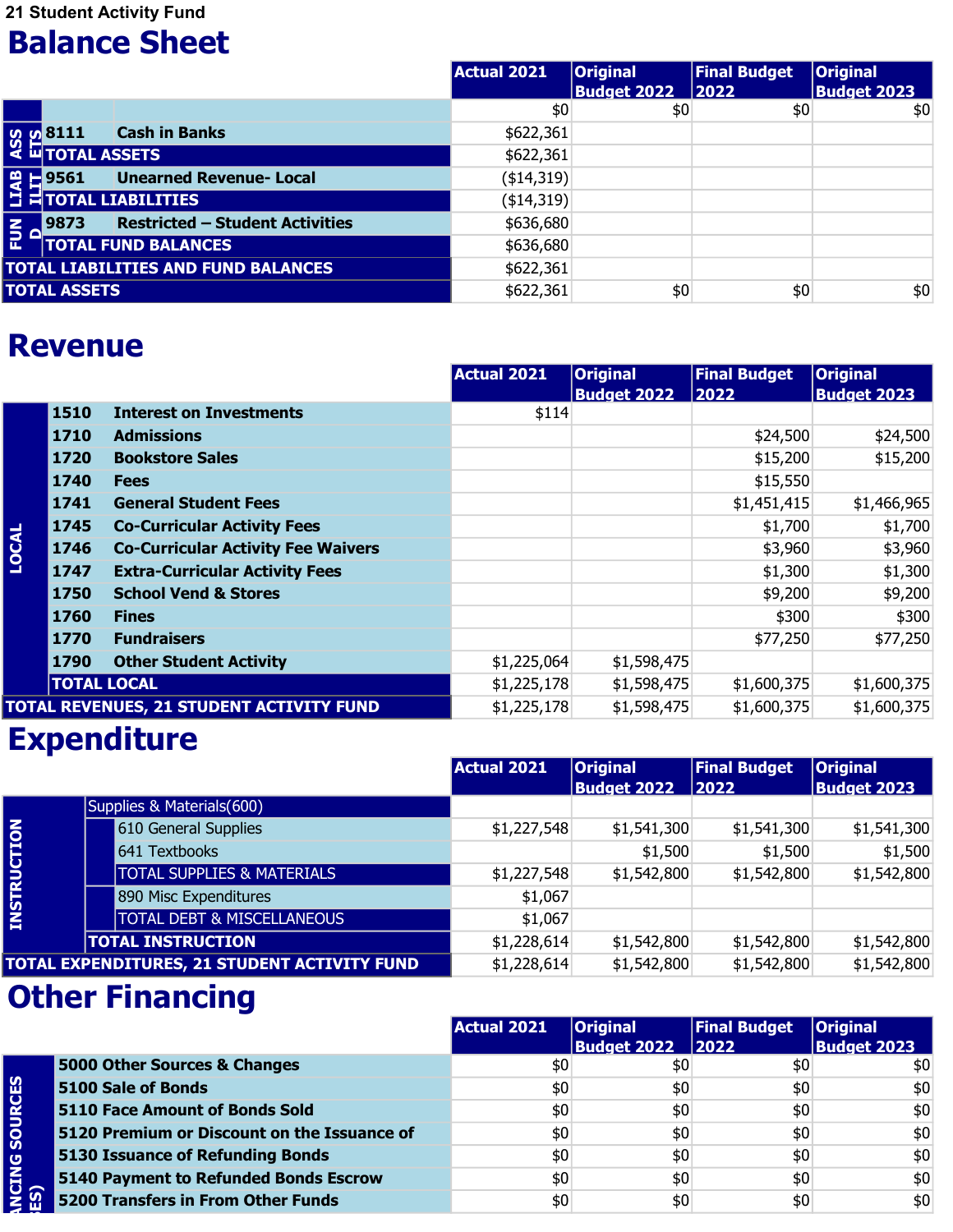| <b>500 OTHER FINA</b><br>US | 5210 Transfers out to Other Funds                     | \$0 | \$0 | \$0 | \$0 |
|-----------------------------|-------------------------------------------------------|-----|-----|-----|-----|
|                             | 5300 Sale of, or Compensation for Loss of, Fixed      | \$0 | \$0 | \$0 | \$0 |
|                             | <b>5400 Loan Proceeds</b>                             | \$0 | \$0 | \$0 | \$0 |
|                             | <b>5500 Lease Proceeds</b>                            | \$0 | \$0 | \$0 | \$0 |
|                             | <b>5600 Insurance Recoveries</b>                      | \$0 | \$0 | \$0 | \$0 |
|                             | 5900 Other Financing Sources & Uses                   | \$0 | \$0 | \$0 | \$0 |
|                             | <b>TOTAL OTHER FINANCING SOURCES (USES)</b>           | \$0 | \$0 | \$0 | \$0 |
|                             | <b>6100 Capital Contributions</b>                     | \$0 | \$0 | \$0 | \$0 |
|                             | 6200 Amortization of Premium on Issuance of           | \$0 | \$0 | \$0 | \$0 |
|                             | <b>6300 Special Items</b>                             | \$0 | \$0 | \$0 | \$0 |
| 6000 OTHER<br>ITEMS         | <b>6400 Extraordinary Items</b>                       | \$0 | \$0 | \$0 | \$0 |
|                             | <b>TOTAL OTHER ITEMS</b>                              | \$0 | \$0 | \$0 | \$0 |
|                             | <b>TOTAL OTHER FINANCING SOURCES (USES) AND OTHER</b> | \$0 | \$0 | \$0 | \$0 |

|                                                      | <b>Actual 2021</b> | <b>Original</b>    | <b>Final Budget</b> | <b>Original</b>    |
|------------------------------------------------------|--------------------|--------------------|---------------------|--------------------|
|                                                      |                    | <b>Budget 2022</b> | 2022                | <b>Budget 2023</b> |
| 1000 Total LOCAL<br><b>REV</b><br>ENU<br>$rac{2}{3}$ | \$1,225,178        | \$1,598,475        | \$1,600,375         | \$1,600,375        |
| <b>EDITOTAL REVENUES</b>                             | \$1,225,178        | \$1,598,475        | \$1,600,375         | \$1,600,375        |
| $\blacksquare$ 600 Supplies<br>룹                     | \$1,227,548        | \$1,542,800        | \$1,542,800         | \$1,542,800        |
| $\frac{11}{2}$ 800 Other Objects<br><u>ന</u><br>EXP  | \$1,067            |                    |                     |                    |
| ທ<br>മ<br><b>OTOTAL EXPENDITURES</b>                 | \$1,228,614        | \$1,542,800        | \$1,542,800         | \$1,542,800        |
| <b>EXCESS (DEFICIENCY) OF REVENUES OVER (UNDER)</b>  | (43, 436)          | \$55,675           | \$57,575            | \$57,575           |
| OTHER FINANCING SOURCES (USES) AND OTHER ITEMS       | \$0                | \$0                | \$0                 | \$0                |
| <b>NET CHANGE IN FUND BALANCE</b>                    | (43, 436)          | \$55,675           | \$57,575            | \$57,575           |
| <b>FUND BALANCE - BEGINNING (FROM PRIOR YEAR)</b>    | \$640,116          |                    | \$636,680           |                    |
| <b>FUND BALANCE - ENDING</b>                         | \$636,680          | \$55,675           | \$694,255           | \$57,575           |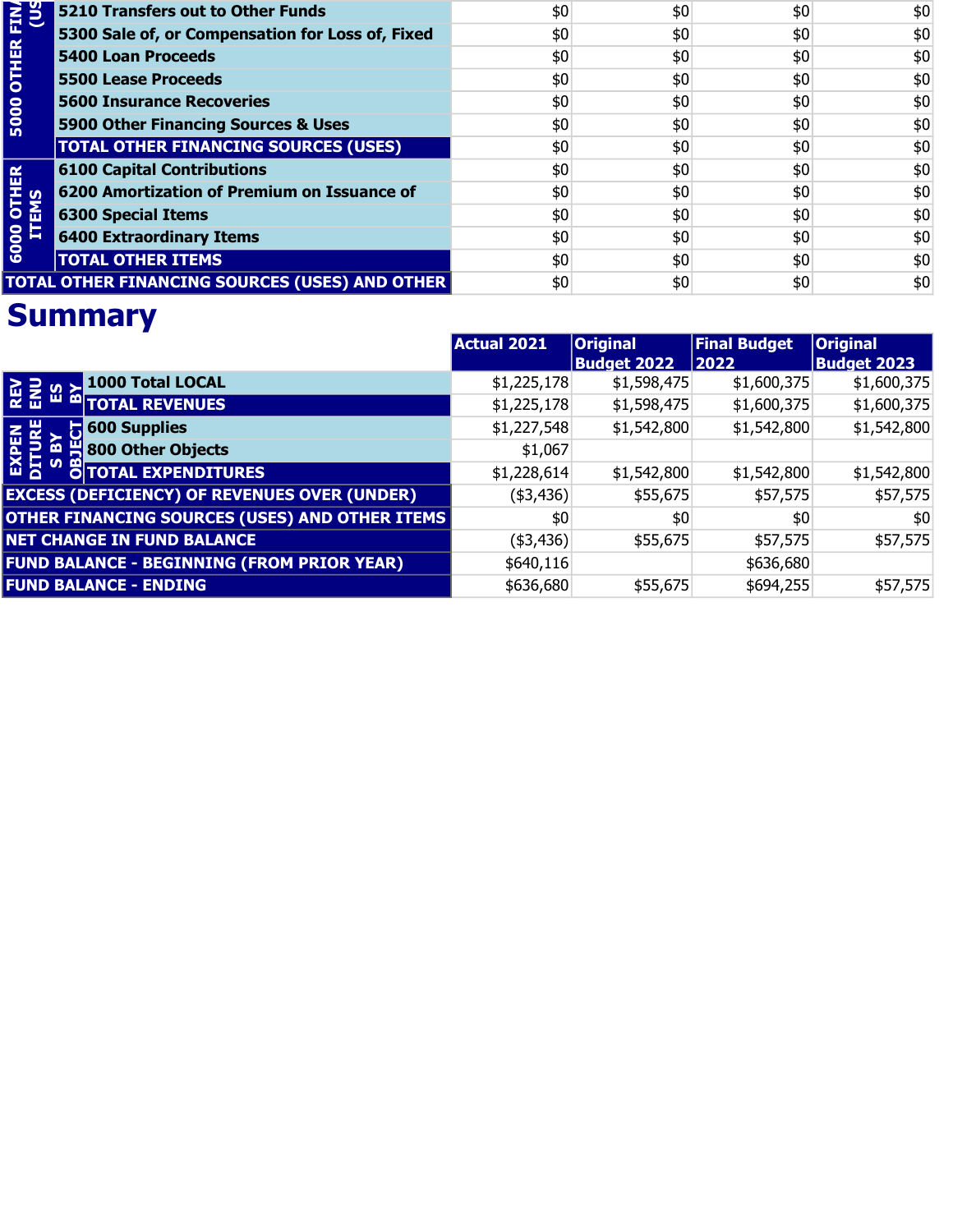26 Tax Increment Financing Fund

### Balance Sheet

|                                                                                               | <b>Actual 2021</b> | <b>Original</b>    | <b>Final Budget</b> | <b>Original</b>    |
|-----------------------------------------------------------------------------------------------|--------------------|--------------------|---------------------|--------------------|
|                                                                                               |                    | <b>Budget 2022</b> | 2022                | <b>Budget 2023</b> |
|                                                                                               | \$0                | \$0                | \$0                 | \$0                |
| <b>Local Property Taxes</b><br><b>SOLUAR SETS</b><br>SOLUAR TOTAL ASSETS                      | \$28,026           |                    |                     |                    |
|                                                                                               | \$28,026           |                    |                     |                    |
| e = 9750 Deferred In<br>= HTOTAL LIABILITIES<br><b>Deferred Inflows of Resources</b><br>19750 | \$28,026           |                    |                     |                    |
|                                                                                               | \$28,026           |                    |                     |                    |
| <b>TOTAL LIABILITIES AND FUND BALANCES</b>                                                    | \$28,026           |                    |                     |                    |
| <b>TOTAL ASSETS</b>                                                                           | \$28,026           | \$0                | \$0                 | \$0                |
| <b>Revenue</b>                                                                                |                    |                    |                     |                    |
|                                                                                               | <b>Actual 2021</b> | <b>Original</b>    | <b>Final Budget</b> | <b>Original</b>    |
|                                                                                               |                    | <b>Budget 2022</b> | 2022                | <b>Budget 2023</b> |
| <b>Board Local Levy</b><br>1114<br>SOT                                                        | \$28,026           | \$27,310           | \$27,310            | \$27,310           |
| <b>TOTAL LOCAL</b>                                                                            | \$28,026           | \$27,310           | \$27,310            | \$27,310           |

#### Revenue

|                                                   |                                                     | Actual 2021 | <b>Original</b>      | <b>Final Budget</b> | <b>Original</b>    |
|---------------------------------------------------|-----------------------------------------------------|-------------|----------------------|---------------------|--------------------|
|                                                   |                                                     |             | Budget 2022    12022 |                     | <b>Budget 2023</b> |
|                                                   | <b>SOLUTE 1114 Board</b><br><b>Board Local Levy</b> | \$28,026    | \$27,310             | \$27,310            | \$27,310           |
|                                                   |                                                     | \$28,026    | \$27,310             | \$27,310            | \$27,310           |
| <b>TOTAL REVENUES, 26 TAX INCREMENT FINANCING</b> |                                                     | \$28,026    | \$27,310             | \$27,310            | \$27,310           |

### Expenditure

|                                                       |             |                                       | Actual 2021 | <b>Original</b>    | <b>Final Budget</b> | <b>Original</b>    |
|-------------------------------------------------------|-------------|---------------------------------------|-------------|--------------------|---------------------|--------------------|
|                                                       |             |                                       |             | <b>Budget 2022</b> | $ 2022\rangle$      | <b>Budget 2023</b> |
| INNI<br><b>COMM</b><br>TY                             |             | Debt & Miscellaneous(800)             |             |                    |                     |                    |
|                                                       | <b>TCES</b> | 890 Misc Expenditures                 | \$28,026    | \$27,310           | \$27,310            | \$27,310           |
|                                                       | ⋧           | <b>TOTAL DEBT &amp; MISCELLANEOUS</b> | \$28,026    | \$27,310           | \$27,310            | \$27,310           |
|                                                       | 田           | <b>TOTAL COMMUNITY SERVICES</b>       | \$28,026    | \$27,310           | \$27,310            | \$27,310           |
| <b>TOTAL EXPENDITURES, 26 TAX INCREMENT FINANCING</b> |             | \$28,026                              | \$27,310    | \$27,310           | \$27,310            |                    |

### **Other Financing**

|                                    |                                                  | <b>Actual 2021</b> | <b>Original</b>    | <b>Final Budget</b> | <b>Original</b>    |
|------------------------------------|--------------------------------------------------|--------------------|--------------------|---------------------|--------------------|
|                                    |                                                  |                    | <b>Budget 2022</b> | 2022                | <b>Budget 2023</b> |
|                                    | 5000 Other Sources & Changes                     | \$0                | \$0                | \$0                 | \$0                |
|                                    | 5100 Sale of Bonds                               | \$0                | \$0                | \$0                 | \$0                |
|                                    | <b>5110 Face Amount of Bonds Sold</b>            | \$0                | \$0                | \$0                 | \$0                |
|                                    | 5120 Premium or Discount on the Issuance of      | \$0                | \$0                | \$0                 | \$0                |
|                                    | <b>5130 Issuance of Refunding Bonds</b>          | \$0                | \$0                | \$0                 | \$0                |
|                                    | 5140 Payment to Refunded Bonds Escrow            | \$0                | \$0                | \$0                 | \$0                |
| <b>FINANCING SOURCES</b><br>(USES) | <b>5200 Transfers in From Other Funds</b>        | \$0                | \$0                | \$0                 | \$0                |
|                                    | <b>5210 Transfers out to Other Funds</b>         | \$0                | \$0                | \$0                 | \$0                |
|                                    | 5300 Sale of, or Compensation for Loss of, Fixed | \$0                | \$0                | \$0                 | \$0                |
|                                    | <b>5400 Loan Proceeds</b>                        | \$0                | \$0                | \$0                 | \$0                |
| <b>OTHER</b>                       | <b>5500 Lease Proceeds</b>                       | \$0                | \$0                | \$0                 | \$0                |
|                                    | <b>5600 Insurance Recoveries</b>                 | \$0                | \$0                | \$0                 | \$0                |
| 5000                               | 5900 Other Financing Sources & Uses              | \$0                | \$0                | \$0                 | \$0                |
|                                    | <b>TOTAL OTHER FINANCING SOURCES (USES)</b>      | \$0                | \$0                | \$0                 | \$0                |
|                                    | <b>6100 Capital Contributions</b>                | \$0                | \$0                | \$0                 | \$0                |
| <b>OTHER</b><br>EMS                | 6200 Amortization of Premium on Issuance of      | \$0                | \$0                | \$0                 | \$0                |
|                                    | <b>6300 Special Items</b>                        | \$0                | \$0                | \$0                 | \$0                |
| 片<br>6000                          | <b>6400 Extraordinary Items</b>                  | \$0                | \$0                | \$0                 | \$0                |
|                                    | <b>TOTAL OTHER ITEMS</b>                         | \$0                | \$0                | \$0                 | \$0                |
|                                    | TOTAL OTHER FINANCING SOURCES (USES) AND OTHER   | \$0                | \$0                | \$0                 | \$0                |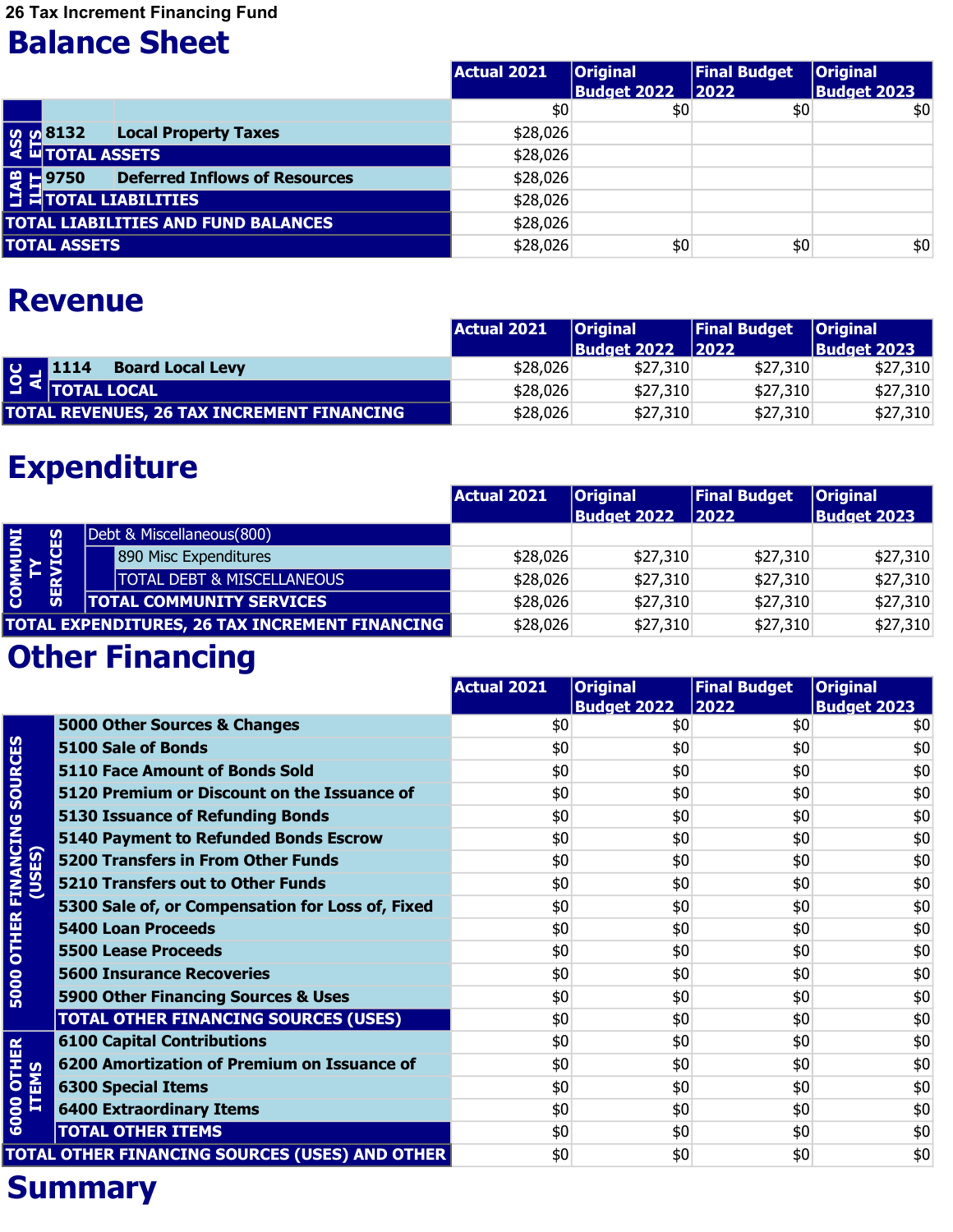|                                                                                | <b>Actual 2021</b> | <b>Original</b>    | <b>Final Budget</b> | <b>Original</b>    |
|--------------------------------------------------------------------------------|--------------------|--------------------|---------------------|--------------------|
|                                                                                |                    | <b>Budget 2022</b> | 2022                | <b>Budget 2023</b> |
| 1000 Total LOCAL<br><b>REV<br/>ENU</b><br>$\frac{1}{2}$                        | \$28,026           | \$27,310           | \$27,310            | \$27,310           |
| <b>M TOTAL REVENUES</b>                                                        | \$28,026           | \$27,310           | \$27,310            | \$27,310           |
| <b>v</b> 800 Other Objects                                                     | \$28,026           | \$27,310           | \$27,310            | \$27,310           |
| $\frac{6}{10}$ $\frac{10}{10}$ $\frac{10}{10}$ $\frac{800}{101}$ Other Objects | \$28,026           | \$27,310           | \$27,310            | \$27,310           |
| <b>EXCESS (DEFICIENCY) OF REVENUES OVER (UNDER)</b>                            | \$0                | \$0                | \$0                 | \$0                |
| OTHER FINANCING SOURCES (USES) AND OTHER ITEMS                                 | \$0                | \$0                | \$0                 | \$0                |
| <b>NET CHANGE IN FUND BALANCE</b>                                              | \$0                | \$0                | \$0                 | \$0                |
| <b>FUND BALANCE - BEGINNING (FROM PRIOR YEAR)</b>                              | \$0                |                    | \$0                 |                    |
| <b>FUND BALANCE - ENDING</b>                                                   | \$0                | \$0                | \$0                 | \$0                |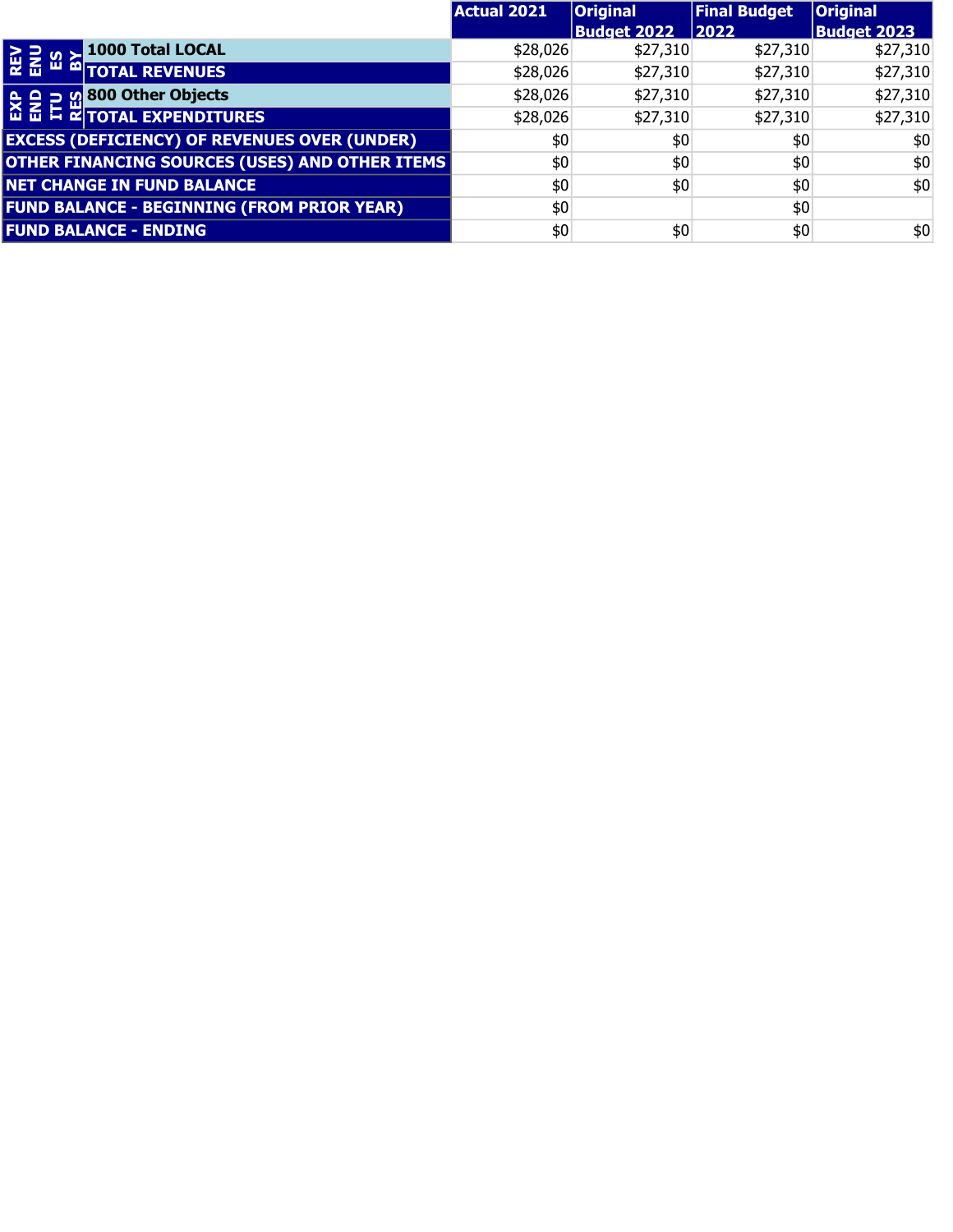31 Debt Service Fund

#### Balance Sheet

|                       |                                  |                                            | Actual 2021 | <b>Original</b>    | <b>Final Budget</b> | <b>Original</b>    |
|-----------------------|----------------------------------|--------------------------------------------|-------------|--------------------|---------------------|--------------------|
|                       |                                  |                                            |             | <b>Budget 2022</b> | 2022                | <b>Budget 2023</b> |
|                       |                                  |                                            | \$0         | \$0                | \$0                 | \$0                |
|                       | <b>v<sub>o</sub> 8111</b> Cash i | <b>Cash in Banks</b>                       | \$3,931     |                    |                     |                    |
|                       |                                  |                                            | \$3,931     |                    |                     |                    |
| $\frac{2}{5}$ $\circ$ | 9899                             | <b>Unassigned Fund Balance</b>             | \$3,931     |                    |                     |                    |
|                       |                                  | <b>TOTAL FUND BALANCES</b>                 | \$3,931     |                    |                     |                    |
|                       |                                  | <b>TOTAL LIABILITIES AND FUND BALANCES</b> | \$3,931     |                    |                     |                    |
|                       | <b>TOTAL ASSETS</b>              |                                            | \$3,931     | \$0                | \$0                 | \$0                |
|                       | <b>Revenue</b>                   |                                            |             |                    |                     |                    |
|                       |                                  |                                            | Actual 2021 | <b>Original</b>    | <b>Final Budget</b> | <b>Original</b>    |
|                       |                                  |                                            |             | <b>Budget 2022</b> | 2022                | <b>Budget 2023</b> |
| <b>NO</b>             | 1510                             | <b>Interest on Investments</b>             | \$19        | \$15               | \$15                | \$15               |
|                       | <b>TOTAL LOCAL</b>               |                                            | \$19        | \$15               | \$15                | \$15               |

#### Revenue

|                                             |                                                   | <b>Actual 2021</b> | <b>Original</b>    | <b>Final Budget</b> | $ $ Original       |
|---------------------------------------------|---------------------------------------------------|--------------------|--------------------|---------------------|--------------------|
|                                             |                                                   |                    | <b>Budget 2022</b> | 2022                | <b>Budget 2023</b> |
|                                             | 9 = 1510 Intere<br><b>Interest on Investments</b> | \$19               | \$15               | \$15                | \$15               |
|                                             |                                                   | \$19               | \$15               | \$15                | \$15               |
| <b>TOTAL REVENUES, 31 DEBT SERVICE FUND</b> |                                                   | \$19               | \$15               | \$15                | \$15               |

### Expenditure

|                                                 | Actual 2021   Original |                         | Final Budget   Original |             |
|-------------------------------------------------|------------------------|-------------------------|-------------------------|-------------|
|                                                 |                        | <b>Budget 2022 2022</b> |                         | Budget 2023 |
| <b>TOTAL EXPENDITURES, 31 DEBT SERVICE FUND</b> | \$0                    | \$0                     | \$0                     | \$0         |

### Other Financing

|                                  |                                                       | <b>Actual 2021</b> | <b>Original</b><br><b>Budget 2022</b> | <b>Final Budget</b><br>2022 | <b>Original</b><br><b>Budget 2023</b> |
|----------------------------------|-------------------------------------------------------|--------------------|---------------------------------------|-----------------------------|---------------------------------------|
|                                  | 5000 Other Sources & Changes                          | \$0                | \$0                                   | \$0                         | \$0                                   |
|                                  | <b>5100 Sale of Bonds</b>                             | \$0                | \$0                                   | \$0                         | \$0                                   |
|                                  | <b>5110 Face Amount of Bonds Sold</b>                 | \$0                | \$0                                   | \$0                         | \$0                                   |
| <b>SOURCES</b>                   | 5120 Premium or Discount on the Issuance of           | \$0                | \$0                                   | \$0                         | \$0                                   |
|                                  | <b>5130 Issuance of Refunding Bonds</b>               | \$0                | \$0                                   | \$0                         | \$0                                   |
|                                  | <b>5140 Payment to Refunded Bonds Escrow</b>          | \$0                | \$0                                   | \$0                         | \$0                                   |
| <b>OTHER FINANCING</b><br>(USES) | <b>5200 Transfers in From Other Funds</b>             | \$0                | \$0                                   | \$0                         | \$0                                   |
|                                  | <b>5210 Transfers out to Other Funds</b>              | \$0                | \$0                                   | \$0                         | \$0                                   |
|                                  | 5300 Sale of, or Compensation for Loss of, Fixed      | \$0                | \$0                                   | \$0                         | \$0                                   |
|                                  | <b>5400 Loan Proceeds</b>                             | \$0                | \$0                                   | \$0                         | \$0                                   |
|                                  | <b>5500 Lease Proceeds</b>                            | \$0                | \$0                                   | \$0                         | \$0                                   |
|                                  | <b>5600 Insurance Recoveries</b>                      | \$0                | \$0                                   | \$0                         | \$0                                   |
| 5000                             | 5900 Other Financing Sources & Uses                   | \$0                | \$0                                   | \$0                         | \$0                                   |
|                                  | <b>TOTAL OTHER FINANCING SOURCES (USES)</b>           | \$0                | \$0                                   | \$0                         | \$0                                   |
|                                  | <b>6100 Capital Contributions</b>                     | \$0                | \$0                                   | \$0                         | \$0                                   |
|                                  | 6200 Amortization of Premium on Issuance of           | \$0                | \$0                                   | \$0                         | \$0                                   |
| 00 OTHER<br>ITEMS                | <b>6300 Special Items</b>                             | \$0                | \$0                                   | \$0                         | \$0                                   |
| 6000                             | <b>6400 Extraordinary Items</b>                       | \$0                | \$0                                   | \$0                         | \$0                                   |
|                                  | <b>TOTAL OTHER ITEMS</b>                              | \$0                | \$0                                   | \$0                         | \$0                                   |
|                                  | <b>TOTAL OTHER FINANCING SOURCES (USES) AND OTHER</b> | \$0                | \$0                                   | \$0                         | \$0                                   |

#### **Summary**

Experimental distribution of the second control of the second second control of the second second second second

|                                                     |                          | <b>Actual 2021</b> | <b>Original</b>    | <b>Final Budget Original</b> |                    |
|-----------------------------------------------------|--------------------------|--------------------|--------------------|------------------------------|--------------------|
|                                                     |                          |                    | <b>Budget 2022</b> | $ 2022$                      | <b>Budget 2023</b> |
|                                                     | 교 I M M 1000 Total LOCAL | \$19               | \$15               | \$15                         | \$15               |
|                                                     |                          | \$19               | \$15               | \$15                         | \$15               |
| <b>EXCESS (DEFICIENCY) OF REVENUES OVER (UNDER)</b> |                          | \$19               | \$15               | \$15                         | \$15               |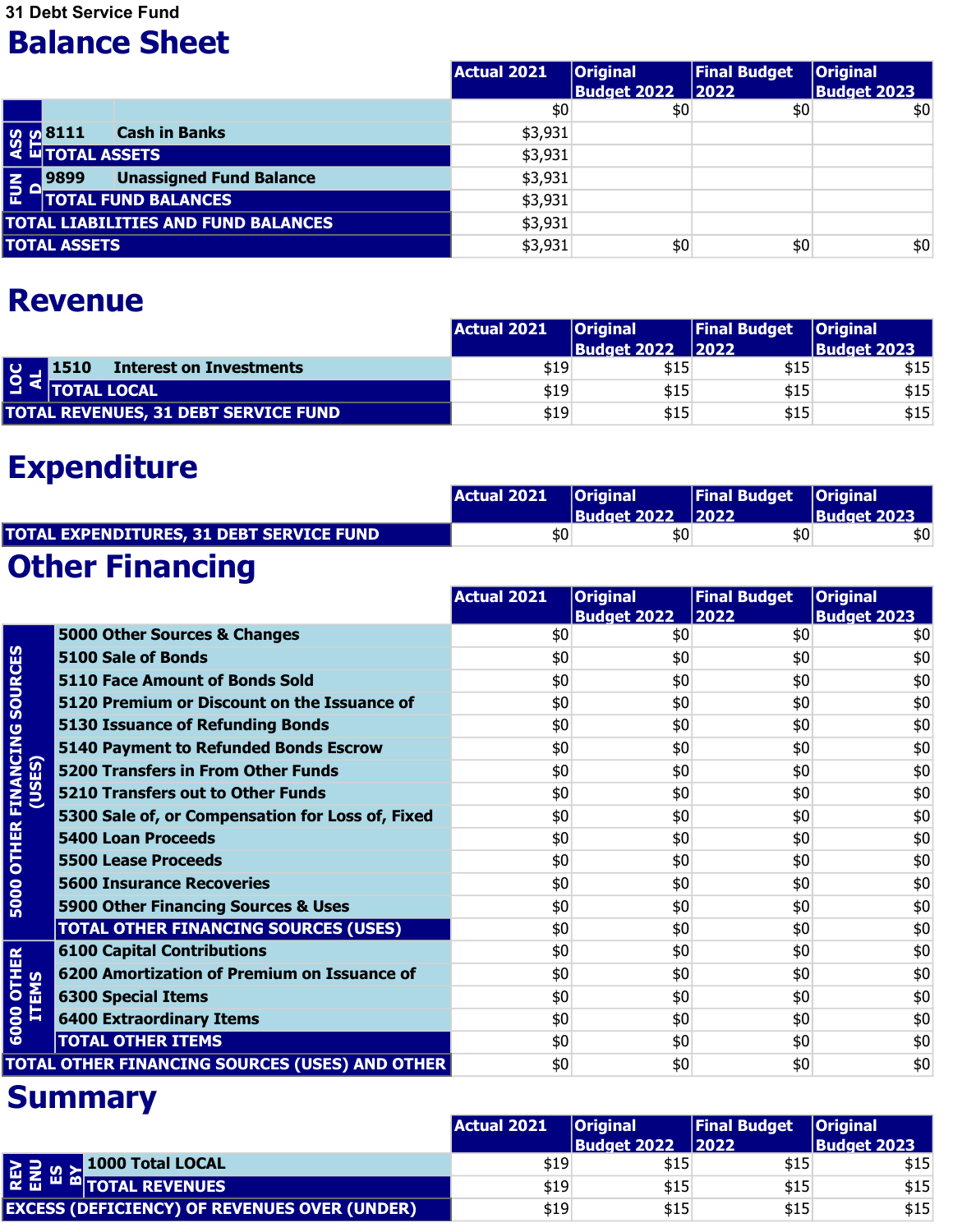| \$0     | \$0  | \$0     | \$0   |
|---------|------|---------|-------|
| \$19    | \$15 | \$15    | \$15  |
| \$3,913 |      | \$3,931 |       |
| \$3,931 | \$15 | \$3,946 | \$15' |
|         |      |         |       |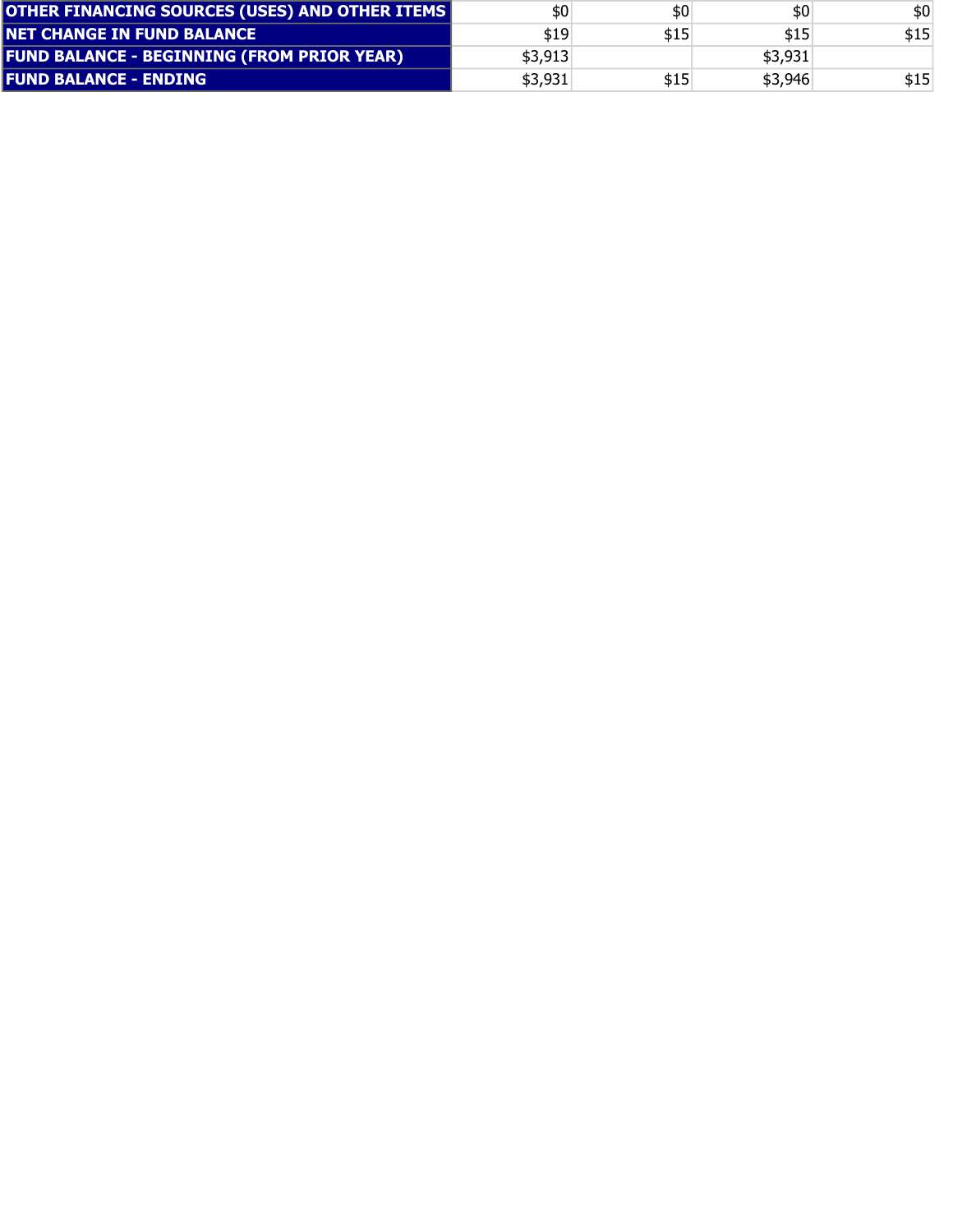32 Capital Projects Fund

#### Balance Sheet

|                |                     |                                                                                                   | Actual 2021 | <b>Original</b><br><b>Budget 2022</b> | <b>Final Budget</b><br>$ 2022\rangle$ | <b>Original</b><br><b>Budget 2023</b> |
|----------------|---------------------|---------------------------------------------------------------------------------------------------|-------------|---------------------------------------|---------------------------------------|---------------------------------------|
|                |                     |                                                                                                   | \$0         | \$0                                   | \$0                                   | \$0                                   |
|                | 8111                | <b>Cash in Banks</b>                                                                              | \$4,223,762 |                                       |                                       |                                       |
| ASSETS         | 8132                | <b>Local Property Taxes</b>                                                                       | \$5,000,807 |                                       |                                       |                                       |
|                | <b>TOTAL ASSETS</b> |                                                                                                   | \$9,224,568 |                                       |                                       |                                       |
|                |                     | <b>EL 9750</b> Deferred In<br><b>EL TOTAL LIABILITIES</b><br><b>Deferred Inflows of Resources</b> | \$5,355,217 |                                       |                                       |                                       |
|                |                     |                                                                                                   | \$5,355,217 |                                       |                                       |                                       |
| $\overline{E}$ | 9899                | <b>Unassigned Fund Balance</b>                                                                    | \$3,869,352 |                                       |                                       |                                       |
|                |                     | <b>TOTAL FUND BALANCES</b>                                                                        | \$3,869,352 |                                       |                                       |                                       |
|                |                     | <b>TOTAL LIABILITIES AND FUND BALANCES</b>                                                        | \$9,224,568 |                                       |                                       |                                       |
|                | <b>TOTAL ASSETS</b> |                                                                                                   | \$9,224,568 | \$0                                   | \$0                                   | \$0                                   |

### Revenue

| $\frac{8}{5}$      | $\mathbf{F}$ 9750   | <b>Deferred Inflows of Resources</b>            | \$5,355,217        |                                       |                             |                                       |
|--------------------|---------------------|-------------------------------------------------|--------------------|---------------------------------------|-----------------------------|---------------------------------------|
| Ε                  |                     | <b>TOTAL LIABILITIES</b>                        | \$5,355,217        |                                       |                             |                                       |
| $rac{2}{2}$<br>- C | 9899                | <b>Unassigned Fund Balance</b>                  | \$3,869,352        |                                       |                             |                                       |
|                    |                     | <b>TOTAL FUND BALANCES</b>                      | \$3,869,352        |                                       |                             |                                       |
|                    |                     | <b>TOTAL LIABILITIES AND FUND BALANCES</b>      | \$9,224,568        |                                       |                             |                                       |
|                    | <b>TOTAL ASSETS</b> |                                                 | \$9,224,568        | \$0                                   | \$0                         | \$0                                   |
|                    | <b>Revenue</b>      |                                                 |                    |                                       |                             |                                       |
|                    |                     |                                                 | <b>Actual 2021</b> | <b>Original</b><br><b>Budget 2022</b> | <b>Final Budget</b><br>2022 | <b>Original</b><br><b>Budget 2023</b> |
|                    | 1124                | <b>Capital Local Levy</b>                       | \$4,637,274        | \$4,727,580                           | \$4,608,246                 | \$4,608,246                           |
|                    | 1125                | <b>Tax Sales and Redemp - Capital Local</b>     | \$41,561           | \$45,000                              | \$45,000                    | \$45,000                              |
|                    | 1174                | <b>FILT--Capital Local Levy</b>                 | \$149,065          | \$145,000                             | \$145,000                   | \$145,000                             |
| LOCAL              | 1199                | <b>Penalties on Taxes</b>                       | \$4,646            | \$5,000                               | \$5,000                     | \$5,000                               |
|                    | 1510                | <b>Interest on Investments</b>                  | \$16,080           | \$12,500                              | \$12,500                    | \$12,500                              |
|                    |                     | <b>TOTAL LOCAL</b>                              | \$4,848,625        | \$4,935,080                           | \$4,815,746                 | \$4,815,746                           |
| <b>STA</b>         | 3700                | <b>Capital Outlay Programs</b>                  | \$31,890           | \$20,979                              | \$20,979                    | \$20,979                              |
|                    |                     | <b>TOTAL STATE</b>                              | \$31,890           | \$20,979                              | \$20,979                    | \$20,979                              |
| <b>FED</b><br>ERA  | 4300                | <b>RESTRICTED REVENUE DIRECT FROM FED</b>       | \$370,556          | \$270,918                             | \$270,918                   | \$270,918                             |
|                    |                     | <b>TOTAL FEDERAL</b>                            | \$370,556          | \$270,918                             | \$270,918                   | \$270,918                             |
|                    |                     | <b>TOTAL REVENUES, 32 CAPITAL PROJECTS FUND</b> | \$5,251,071        | \$5,226,977                           | \$5,107,643                 | \$5,107,643                           |

### **Expenditure**

| <b>STA</b><br>쁟                           | 3700         | <b>Capital Outlay Programs</b>              | \$31,890           | \$20,979           | \$20,979            | \$20,979           |
|-------------------------------------------|--------------|---------------------------------------------|--------------------|--------------------|---------------------|--------------------|
|                                           |              | <b>TOTAL STATE</b>                          | \$31,890           | \$20,979           | \$20,979            | \$20,979           |
| <b>FED</b><br>ERA                         | 4300         | <b>RESTRICTED REVENUE DIRECT FROM FED</b>   | \$370,556          | \$270,918          | \$270,918           | \$270,918          |
|                                           |              | <b>TOTAL FEDERAL</b>                        | \$370,556          | \$270,918          | \$270,918           | \$270,918          |
|                                           |              | TOTAL REVENUES, 32 CAPITAL PROJECTS FUND    | \$5,251,071        | \$5,226,977        | \$5,107,643         | \$5,107,643        |
|                                           |              | <b>Expenditure</b>                          |                    |                    |                     |                    |
|                                           |              |                                             | <b>Actual 2021</b> | <b>Original</b>    | <b>Final Budget</b> | <b>Original</b>    |
|                                           |              |                                             |                    | <b>Budget 2022</b> | 2022                | <b>Budget 2023</b> |
|                                           |              | Supplies & Materials(600)                   |                    |                    |                     |                    |
|                                           |              | 641 Textbooks                               | \$15,311           | \$50,000           | \$50,000            | \$50,000           |
|                                           |              | <b>TOTAL SUPPLIES &amp; MATERIALS</b>       | \$15,311           | \$50,000           | \$50,000            | \$50,000           |
|                                           |              | 731 Machinery                               | \$1,295            | \$40,000           | \$40,000            | \$40,000           |
| <b>INSTRUCTION</b>                        |              | 734 Technology Related Hardware             | \$50,151           | \$87,500           | \$87,500            | \$87,500           |
|                                           |              | <b>TOTAL PROPERTY</b>                       | \$51,446           | \$127,500          | \$127,500           | \$127,500          |
|                                           |              | <b>TOTAL INSTRUCTION</b>                    | \$66,757           | \$177,500          | \$177,500           | \$177,500          |
|                                           |              | Purch/Prof Serv(300)                        |                    |                    |                     |                    |
|                                           |              | 350 Technical Services                      | \$78,728           | \$67,500           | \$67,500            | \$67,500           |
|                                           |              | <b>TOTAL PURCH/PROF SERV</b>                | \$78,728           | \$67,500           | \$67,500            | \$67,500           |
|                                           | <b>PLANT</b> | 731 Machinery                               | \$486,107          | \$495,750          | \$79,750            | \$79,750           |
|                                           |              | 733 Furniture and Fixtures                  | \$10,724           | \$28,000           | \$28,000            | \$28,000           |
|                                           |              | 735 Non-Bus Vehicles                        | \$53,552           | \$100,000          | \$100,000           | \$100,000          |
| <b>OPERATION &amp;<br/>MAINTENANCE OF</b> |              | <b>TOTAL PROPERTY</b>                       | \$550,383          | \$623,750          | \$207,750           | \$207,750          |
|                                           |              | <b>TOTAL OPERATION &amp; MAINTENANCE OF</b> | \$629,111          | \$691,250          | \$275,250           | \$275,250          |
|                                           |              | Property(700)                               |                    |                    |                     |                    |
|                                           |              | 350 Technical Services                      | \$7,250            |                    |                     |                    |
|                                           |              | <b>TOTAL PURCH/PROF SERV</b>                | \$7,250            |                    |                     |                    |
|                                           |              | 731 Machinery                               | \$17,248           |                    |                     |                    |
| NSPORTATION<br>STUDENT                    |              | 732 School Buses                            | \$258,574          | \$295,800          | \$295,800           | \$295,800          |
|                                           |              | <b>TOTAL PROPERTY</b>                       | \$275,822          | \$295,800          | \$295,800           | \$295,800          |
|                                           |              |                                             |                    |                    |                     |                    |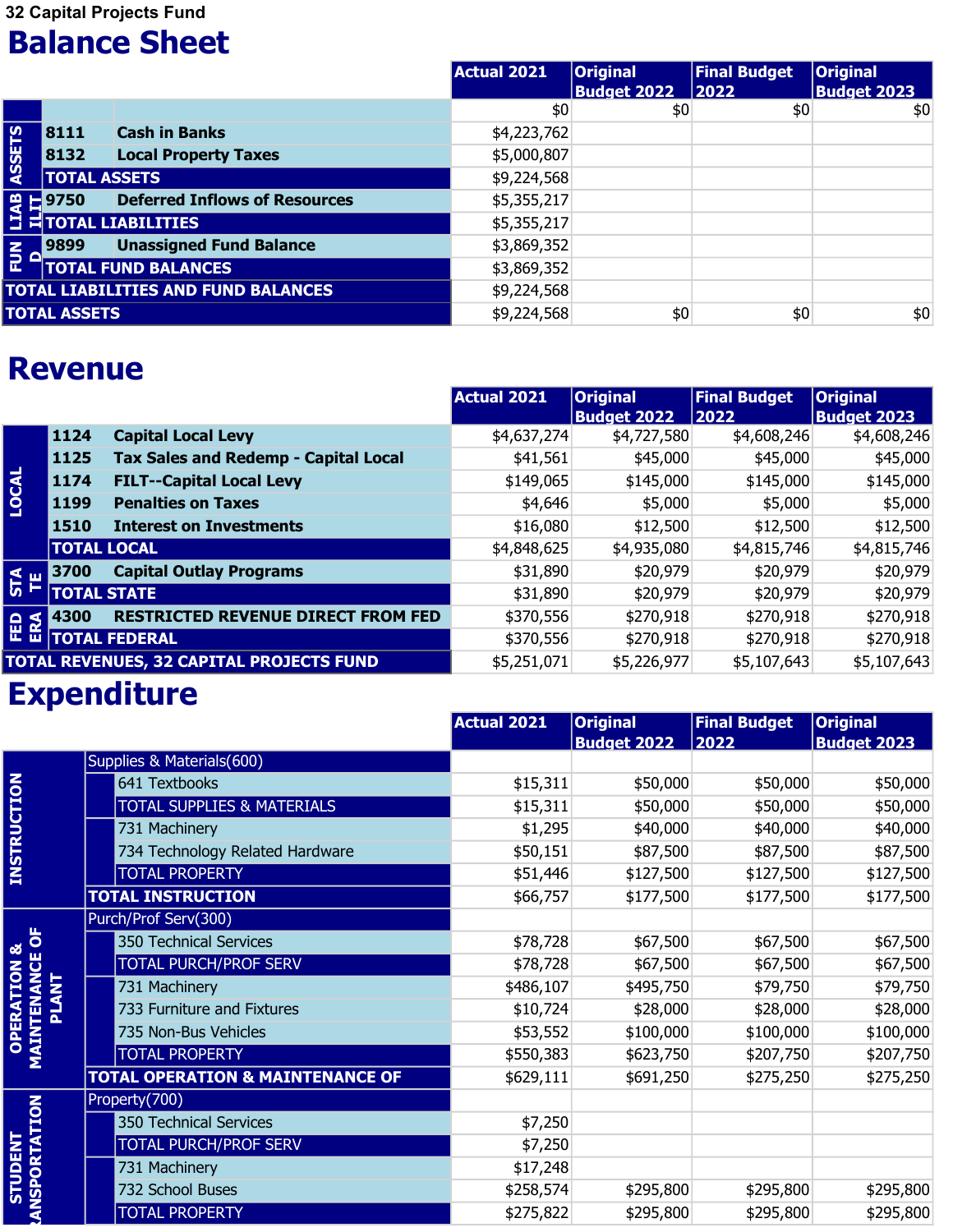| F                              | <b>TOTAL STUDENT TRANSPORTATION</b>          | \$283,072   | \$295,800   | \$295,800   | \$295,800   |
|--------------------------------|----------------------------------------------|-------------|-------------|-------------|-------------|
|                                | Property(700)                                |             |             |             |             |
| <b>SERVICES</b><br><b>FOOD</b> | 731 Machinery                                | \$35,150    | \$15,000    | \$15,000    | \$15,000    |
|                                | <b>TOTAL PROPERTY</b>                        | \$35,150    | \$15,000    | \$15,000    | \$15,000    |
|                                | <b>TOTAL FOOD SERVICES</b>                   | \$35,150    | \$15,000    | \$15,000    | \$15,000    |
|                                | Purch/Prof Serv(300)                         |             |             |             |             |
|                                | 340 Other Prof Services                      | \$3,079     |             |             |             |
|                                | 350 Technical Services                       | \$451,418   | \$990,284   | \$990,292   | \$990,292   |
|                                | <b>TOTAL PURCH/PROF SERV</b>                 | \$454,498   | \$990,284   | \$990,292   | \$990,292   |
|                                | <b>450 Construction Services</b>             | \$61,095    |             |             |             |
|                                | TOTAL PURCH PROPERTY SERVICES                | \$61,095    |             |             |             |
|                                | 710 Land & Site Improvements                 | \$1,380     |             |             |             |
|                                | 720 Buildings                                | \$65,000    | \$25,000    | \$441,000   | \$441,000   |
|                                | 733 Furniture and Fixtures                   | \$867       |             |             |             |
| <b>BUILDING IMPROVEMENT</b>    | 734 Technology Related Hardware              | (42, 596)   | \$25,000    | \$25,000    | \$25,000    |
|                                | <b>TOTAL PROPERTY</b>                        | \$64,651    | \$50,000    | \$466,000   | \$466,000   |
|                                | <b>TOTAL BUILDING IMPROVEMENT</b>            | \$580,243   | \$1,040,284 | \$1,456,292 | \$1,456,292 |
|                                | Debt & Miscellaneous(800)                    |             |             |             |             |
|                                | 810 Dues and Fees                            | \$11,823    | \$318,841   | \$6,500     | \$6,500     |
|                                | 830 Interest                                 | \$386,367   |             | \$311,642   | \$311,642   |
|                                | 840 Redemption of Principal                  | \$1,777,000 | \$1,804,230 | \$1,804,230 | \$1,804,230 |
| <b>DEBT SERVICE</b>            | TOTAL DEBT & MISCELLANEOUS                   | \$2,175,190 | \$2,123,071 | \$2,122,372 | \$2,122,372 |
|                                | <b>TOTAL DEBT SERVICE</b>                    | \$2,175,190 | \$2,123,071 | \$2,122,372 | \$2,122,372 |
|                                | TOTAL EXPENDITURES, 32 CAPITAL PROJECTS FUND | \$3,769,523 | \$4,342,905 | \$4,342,214 | \$4,342,214 |

# **Other Financing**

|                                            | Debt & Miscellaneous(800)                             |                    |                                       |                             |                                       |
|--------------------------------------------|-------------------------------------------------------|--------------------|---------------------------------------|-----------------------------|---------------------------------------|
| <b>DEBT SERVICE</b>                        | 810 Dues and Fees                                     | \$11,823           | \$318,841                             | \$6,500                     | \$6,500                               |
|                                            | 830 Interest                                          | \$386,367          |                                       | \$311,642                   | \$311,642                             |
|                                            | 840 Redemption of Principal                           | \$1,777,000        | \$1,804,230                           | \$1,804,230                 | \$1,804,230                           |
|                                            | <b>TOTAL DEBT &amp; MISCELLANEOUS</b>                 | \$2,175,190        | \$2,123,071                           | \$2,122,372                 | \$2,122,372                           |
|                                            | <b>TOTAL DEBT SERVICE</b>                             | \$2,175,190        | \$2,123,071                           | \$2,122,372                 | \$2,122,372                           |
|                                            | TOTAL EXPENDITURES, 32 CAPITAL PROJECTS FUND          | \$3,769,523        | \$4,342,905                           | \$4,342,214                 | \$4,342,214                           |
|                                            | <b>Other Financing</b>                                |                    |                                       |                             |                                       |
|                                            |                                                       | <b>Actual 2021</b> | <b>Original</b>                       | <b>Final Budget</b>         | <b>Original</b>                       |
|                                            |                                                       |                    | <b>Budget 2022</b>                    | 2022                        | <b>Budget 2023</b>                    |
|                                            | 5000 Other Sources & Changes                          | \$0                | \$0                                   | \$0                         | \$0                                   |
|                                            | <b>5100 Sale of Bonds</b>                             | \$0                | \$0                                   | \$0                         | \$0                                   |
|                                            | <b>5110 Face Amount of Bonds Sold</b>                 | \$0                | \$0                                   | \$0                         | \$0                                   |
|                                            | 5120 Premium or Discount on the Issuance of           | \$0                | \$0                                   | \$0                         | \$0                                   |
| <b>OTHER FINANCING SOURCES</b>             | <b>5130 Issuance of Refunding Bonds</b>               | \$0                | \$0                                   | \$0                         | \$0                                   |
|                                            | <b>5140 Payment to Refunded Bonds Escrow</b>          | \$0                | \$0                                   | \$0                         | \$0                                   |
| (USES)                                     | <b>5200 Transfers in From Other Funds</b>             | \$0                | \$0                                   | \$0                         | \$0                                   |
|                                            | <b>5210 Transfers out to Other Funds</b>              | \$0                | \$0                                   | \$0                         | $$0$$                                 |
|                                            | 5300 Sale of, or Compensation for Loss of, Fixed      | \$0                | \$0                                   | \$0                         | \$0                                   |
|                                            | <b>5400 Loan Proceeds</b>                             | \$0                | \$0                                   | \$0                         | \$0                                   |
|                                            | <b>5500 Lease Proceeds</b>                            | \$0                | \$0                                   | \$0                         | \$0                                   |
| 5000                                       | <b>5600 Insurance Recoveries</b>                      | \$0                | \$0                                   | \$0                         | \$0                                   |
|                                            | 5900 Other Financing Sources & Uses                   | \$0                | \$0                                   | \$0                         | \$0                                   |
|                                            | <b>TOTAL OTHER FINANCING SOURCES (USES)</b>           | \$0                | \$0                                   | \$0                         | \$0                                   |
| <b>6000 OTHER</b>                          | <b>6100 Capital Contributions</b>                     | \$0                | \$0                                   | \$0                         | \$0                                   |
| EMS                                        | 6200 Amortization of Premium on Issuance of           | \$0                | \$0                                   | \$0                         | \$0                                   |
| 目                                          | <b>6300 Special Items</b>                             | \$0                | \$0                                   | \$0                         | $$0$$                                 |
|                                            | <b>6400 Extraordinary Items</b>                       | \$0                | \$0                                   | \$0                         | $$0$$                                 |
|                                            | <b>TOTAL OTHER ITEMS</b>                              | \$0                | \$0                                   | \$0                         | \$0                                   |
|                                            | <b>TOTAL OTHER FINANCING SOURCES (USES) AND OTHER</b> | \$0                | \$0                                   | \$0                         | \$0                                   |
|                                            | <b>Summary</b>                                        |                    |                                       |                             |                                       |
|                                            |                                                       | <b>Actual 2021</b> | <b>Original</b><br><b>Budget 2022</b> | <b>Final Budget</b><br>2022 | <b>Original</b><br><b>Budget 2023</b> |
|                                            | 1000 Total LOCAL                                      | \$4,848,625        | \$4,935,080                           | \$4,815,746                 | \$4,815,746                           |
| <b>/ENUES</b><br><b>BY</b><br><b>DURCE</b> | 3000 Total STATE                                      | \$31,890           | \$20,979                              | \$20,979                    | \$20,979                              |
|                                            | <b>4000 Total FEDERAL</b>                             | \$370,556          | \$270,918                             | \$270,918                   | \$270,918                             |

|              |                         | <b>Actual 2021</b> | <b>Original</b>    | <b>Final Budget</b> | <b>Original</b>    |
|--------------|-------------------------|--------------------|--------------------|---------------------|--------------------|
|              |                         |                    | <b>Budget 2022</b> | 2022                | <b>Budget 2023</b> |
| <b>OURCE</b> | <b>1000 Total LOCAL</b> | \$4,848,625        | \$4,935,080        | \$4,815,746         | \$4,815,746        |
|              | 3000 Total STATE        | \$31,890           | \$20,979           | \$20,979            | \$20,979           |
|              | 4000 Total FEDERAL      | \$370,556          | \$270,918          | \$270,918           | \$270,918          |
|              |                         |                    |                    |                     |                    |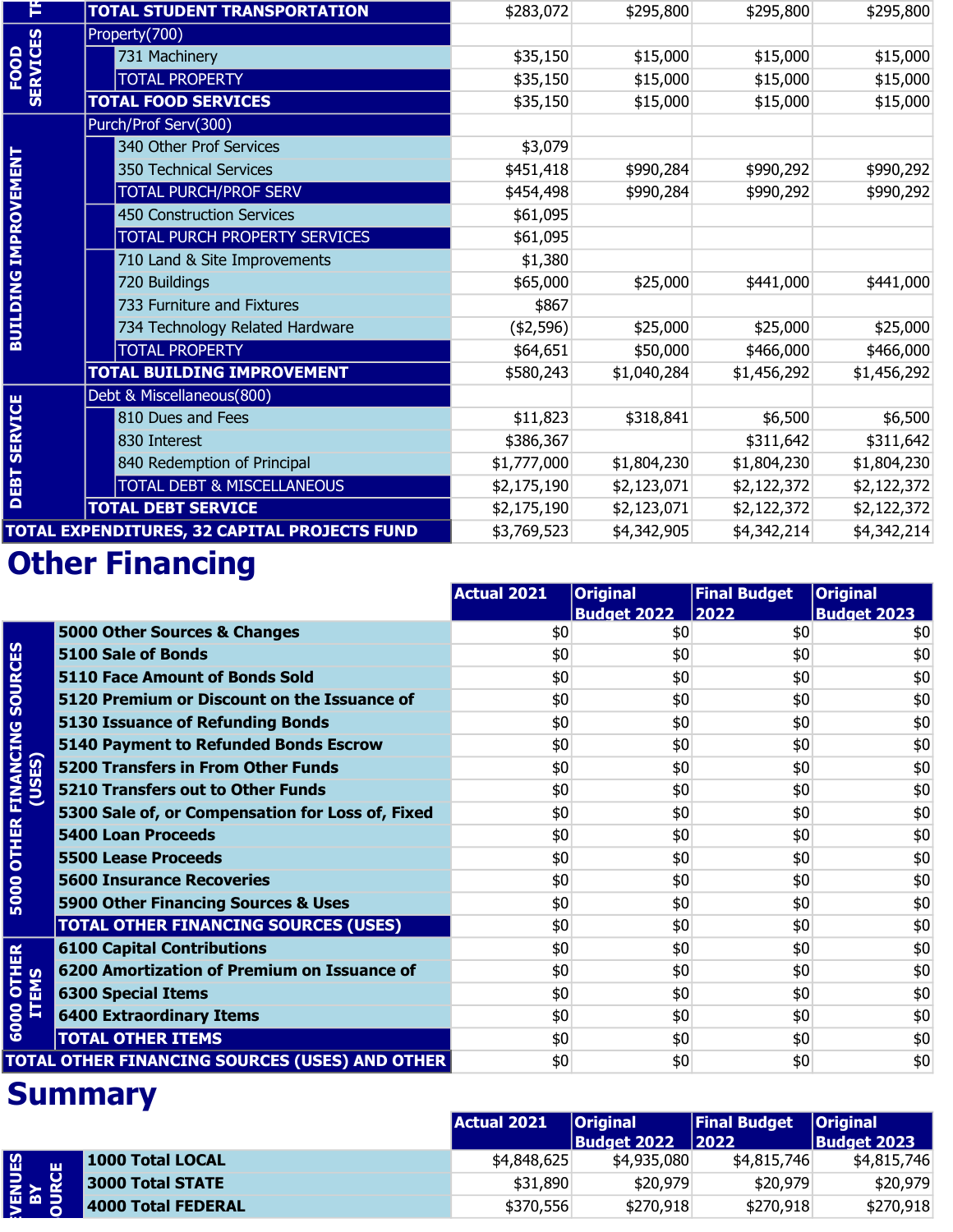| $\overline{\mathbf{R}}$<br>ທ | <b>TOTAL REVENUES</b>                               | \$5,251,071 | \$5,226,977 | \$5,107,643 | \$5,107,643 |
|------------------------------|-----------------------------------------------------|-------------|-------------|-------------|-------------|
|                              | <b>300 Purchased Professional and Technical</b>     | \$540,475   | \$1,057,784 | \$1,057,792 | \$1,057,792 |
| EXPENDITURES                 | <b>400 Purchased property Services</b>              | \$61,095    |             |             |             |
|                              | <b>600 Supplies</b>                                 | \$15,311    | \$50,000    | \$50,000    | \$50,000    |
|                              | 700 Property                                        | \$977,452   | \$1,112,050 | \$1,112,050 | \$1,112,050 |
|                              | <b>800 Other Objects</b>                            | \$2,175,190 | \$2,123,071 | \$2,122,372 | \$2,122,372 |
|                              | <b>TOTAL EXPENDITURES</b>                           | \$3,769,523 | \$4,342,905 | \$4,342,214 | \$4,342,214 |
|                              | <b>EXCESS (DEFICIENCY) OF REVENUES OVER (UNDER)</b> | \$1,481,549 | \$884,072   | \$765,429   | \$765,429   |
|                              | OTHER FINANCING SOURCES (USES) AND OTHER ITEMS      | \$0         | \$0         | \$0         | \$0         |
|                              | <b>NET CHANGE IN FUND BALANCE</b>                   | \$1,481,549 | \$884,072   | \$765,429   | \$765,429   |
|                              | <b>FUND BALANCE - BEGINNING (FROM PRIOR YEAR)</b>   | \$2,387,803 |             | \$3,869,352 |             |
|                              | <b>FUND BALANCE - ENDING</b>                        | \$3,869,352 | \$884,072   | \$4,634,781 | \$765,429   |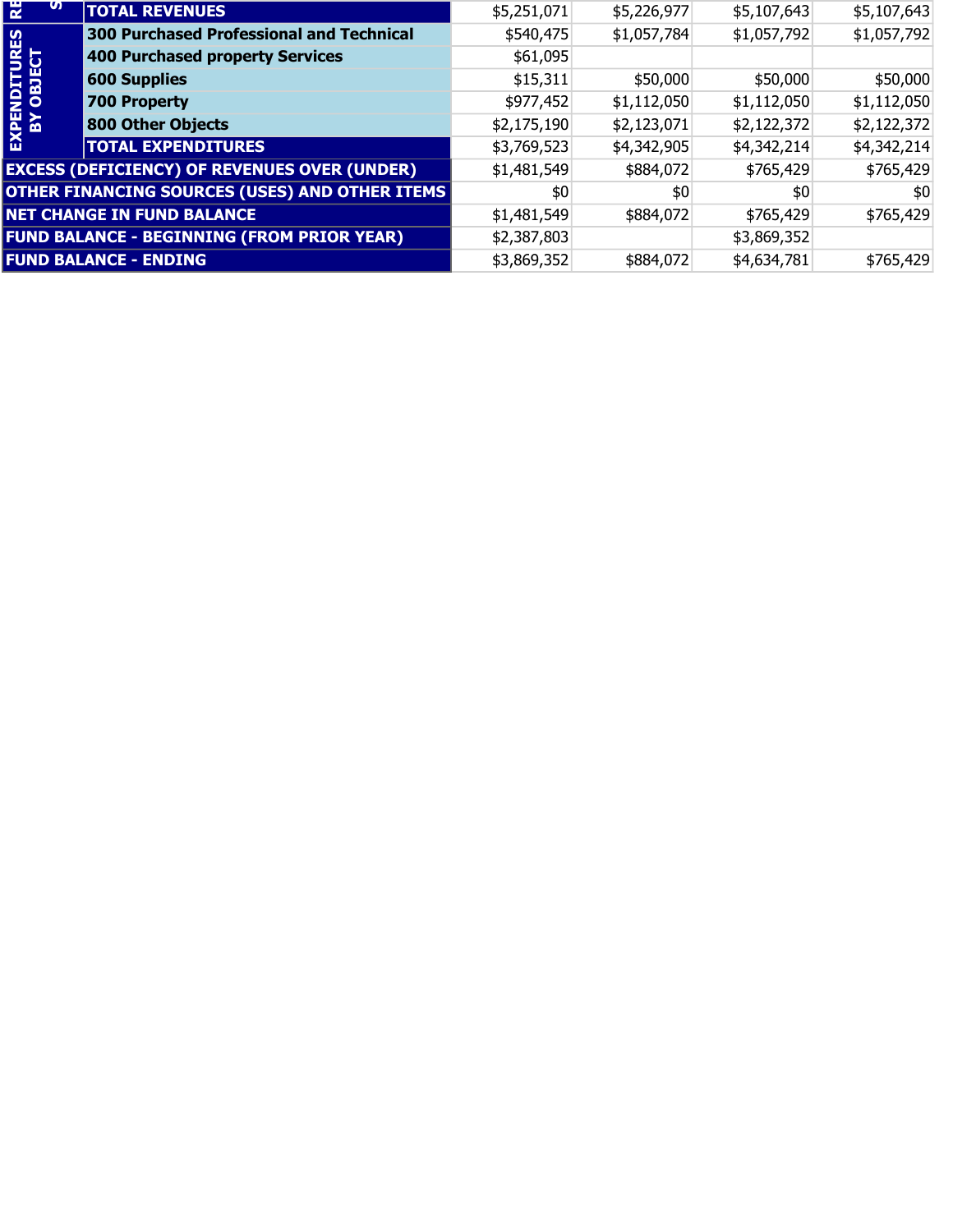49 School Food Service Fund

### Balance Sheet

|             |                     |                                            | Actual 2021 | <b>Original</b>    | <b>Final Budget</b> | <b>Original</b>    |
|-------------|---------------------|--------------------------------------------|-------------|--------------------|---------------------|--------------------|
|             |                     |                                            |             | <b>Budget 2022</b> | $\vert 2022 \vert$  | <b>Budget 2023</b> |
|             |                     |                                            | \$0         | \$0                | \$0                 | \$0                |
|             | 8111                | <b>Cash in Banks</b>                       | \$57,832    |                    |                     |                    |
|             | 8131                | <b>Local</b>                               | \$7,656     |                    |                     |                    |
| ASSETS      | 8133                | <b>State</b>                               | \$34,435    |                    |                     |                    |
|             | 8134                | <b>Federal</b>                             | \$23,025    |                    |                     |                    |
|             | 8140                | <b>Inventories</b>                         | \$322,490   |                    |                     |                    |
|             | <b>TOTAL ASSETS</b> |                                            | \$445,437   |                    |                     |                    |
| $rac{1}{2}$ | 9872                | <b>Restricted - Food Service</b>           | \$445,437   |                    |                     |                    |
|             |                     | <b>TOTAL FUND BALANCES</b>                 | \$445,437   |                    |                     |                    |
|             |                     | <b>TOTAL LIABILITIES AND FUND BALANCES</b> | \$445,437   |                    |                     |                    |
|             | <b>TOTAL ASSETS</b> |                                            | \$445,437   | \$0                | \$0                 | \$0                |

#### Revenue

| $\Box$                    | 9872<br>Restricted – Food Service               | \$445,437          |                    |                     |                    |
|---------------------------|-------------------------------------------------|--------------------|--------------------|---------------------|--------------------|
| $\frac{2}{5}$             | <b>TOTAL FUND BALANCES</b>                      | \$445,437          |                    |                     |                    |
|                           | <b>TOTAL LIABILITIES AND FUND BALANCES</b>      | \$445,437          |                    |                     |                    |
|                           | <b>TOTAL ASSETS</b>                             | \$445,437          | \$0                | \$0                 | \$0                |
|                           | <b>Revenue</b>                                  | <b>Actual 2021</b> | <b>Original</b>    | <b>Final Budget</b> | <b>Original</b>    |
|                           |                                                 |                    | <b>Budget 2022</b> | 2022                | <b>Budget 2023</b> |
|                           | 1510<br><b>Interest on Investments</b>          | \$51               |                    |                     |                    |
|                           | 1610<br><b>Sales to Students</b>                | \$64,591           | \$400,000          | \$400,000           | \$400,000          |
| <b>LOCAL</b>              | 1620<br><b>Sales to Adults</b>                  | \$18,517           | \$20,000           | \$20,000            | \$20,000           |
|                           | <b>Other Local Revenue</b><br>1690              | \$27,127           | \$32,800           | \$32,800            | \$32,800           |
|                           | <b>TOTAL LOCAL</b>                              | \$110,287          | \$452,800          | \$452,800           | \$452,800          |
| <b>STA</b><br>TE          | <b>Non-MSP State Revenue (via USBE)</b><br>3800 | \$354,853          | \$275,000          | \$275,000           | \$275,000          |
|                           | <b>TOTAL STATE</b>                              | \$354,853          | \$275,000          | \$275,000           | \$275,000          |
|                           | <b>Federal Child Nutrition Prog</b><br>4560     | \$1,397,092        | \$938,000          | \$938,000           | \$938,000          |
| <b>FEDER</b><br>$\vec{a}$ | <b>USDA Commodities</b><br>4970                 | \$96,361           | \$145,000          | \$145,000           | \$145,000          |
|                           | <b>TOTAL FEDERAL</b>                            | \$1,493,453        | \$1,083,000        | \$1,083,000         | \$1,083,000        |
|                           | TOTAL REVENUES, 49 SCHOOL FOOD SERVICE FUND     | \$1,958,592        | \$1,810,800        | \$1,810,800         | \$1,810,800        |
|                           | <b>Expenditure</b>                              |                    |                    |                     |                    |
|                           |                                                 | <b>Actual 2021</b> | <b>Original</b>    | <b>Final Budget</b> | <b>Original</b>    |
|                           |                                                 |                    | <b>Budget 2022</b> | 2022                | <b>Budget 2023</b> |
|                           | Salaries (Header Only)(100)                     |                    |                    |                     |                    |

### Expenditure

|                 |                                           | <b>Actual 2021</b> | <b>Original</b><br><b>Budget 2022</b> | <b>Final Budget</b><br>2022 | <b>Original</b><br><b>Budget 2023</b> |
|-----------------|-------------------------------------------|--------------------|---------------------------------------|-----------------------------|---------------------------------------|
|                 | Salaries (Header Only)(100)               |                    |                                       |                             |                                       |
|                 | 161 Salaries - Tchr Aides & Para-Prof     | \$25,066           | \$19,265                              | \$19,265                    | \$19,265                              |
|                 | 191 Salaries - Food Service Personnel     | \$737,382          | \$695,577                             | \$695,577                   | \$731,203                             |
|                 | 198 Salaries - Other Classified Personnel | \$50,559           | \$53,503                              | \$53,503                    | \$53,503                              |
|                 | TOTAL SALARIES (HEADER ONLY)              | \$813,007          | \$768,345                             | \$768,345                   | \$803,971                             |
|                 | 210 State Retirement                      | \$174,022          | \$169,285                             | \$169,285                   | \$169,285                             |
|                 | 220 Social Security                       | \$61,769           | \$61,730                              | \$61,730                    | \$61,730                              |
|                 | 230 Local Retirement                      | \$25,358           | \$28,783                              | \$28,783                    | \$28,783                              |
|                 | 240 Group Insurance                       | \$105,210          | \$81,752                              | \$81,752                    | \$81,752                              |
|                 | 270 Industrial Insurance                  | \$6,500            | \$7,500                               | \$7,500                     | \$7,500                               |
|                 | <b>TOTAL BENEFITS</b>                     | \$372,859          | \$349,050                             | \$349,050                   | \$349,050                             |
|                 | 340 Other Prof Services                   | \$5,895            | \$6,423                               | \$6,423                     | \$6,423                               |
|                 | 350 Technical Services                    |                    | \$1,000                               | \$1,000                     | \$1,000                               |
|                 | <b>TOTAL PURCH/PROF SERV</b>              | \$5,895            | \$7,423                               | \$7,423                     | \$7,423                               |
|                 | 420 Cleaning Services                     | \$6,867            | \$5,880                               | \$5,880                     | \$5,880                               |
|                 | 430 Repairs & Maint Services              | \$2,112            | \$1,936                               | \$1,936                     | \$1,936                               |
| <b>SERVICES</b> | 431 Non-Tech Repairs & Main.              | \$2,060            | \$2,500                               | \$2,500                     | \$2,500                               |
|                 | TOTAL PURCH PROPERTY SERVICES             | \$11,038           | \$10,316                              | \$10,316                    | \$10,316                              |
| <b>FOOD</b>     | 530 Communication (Telephone & Other)     | \$600              | \$700                                 | \$700                       | \$700                                 |
|                 | 570 Food Service Management               | \$8,997            | \$8,692                               | \$8,692                     | \$8,692                               |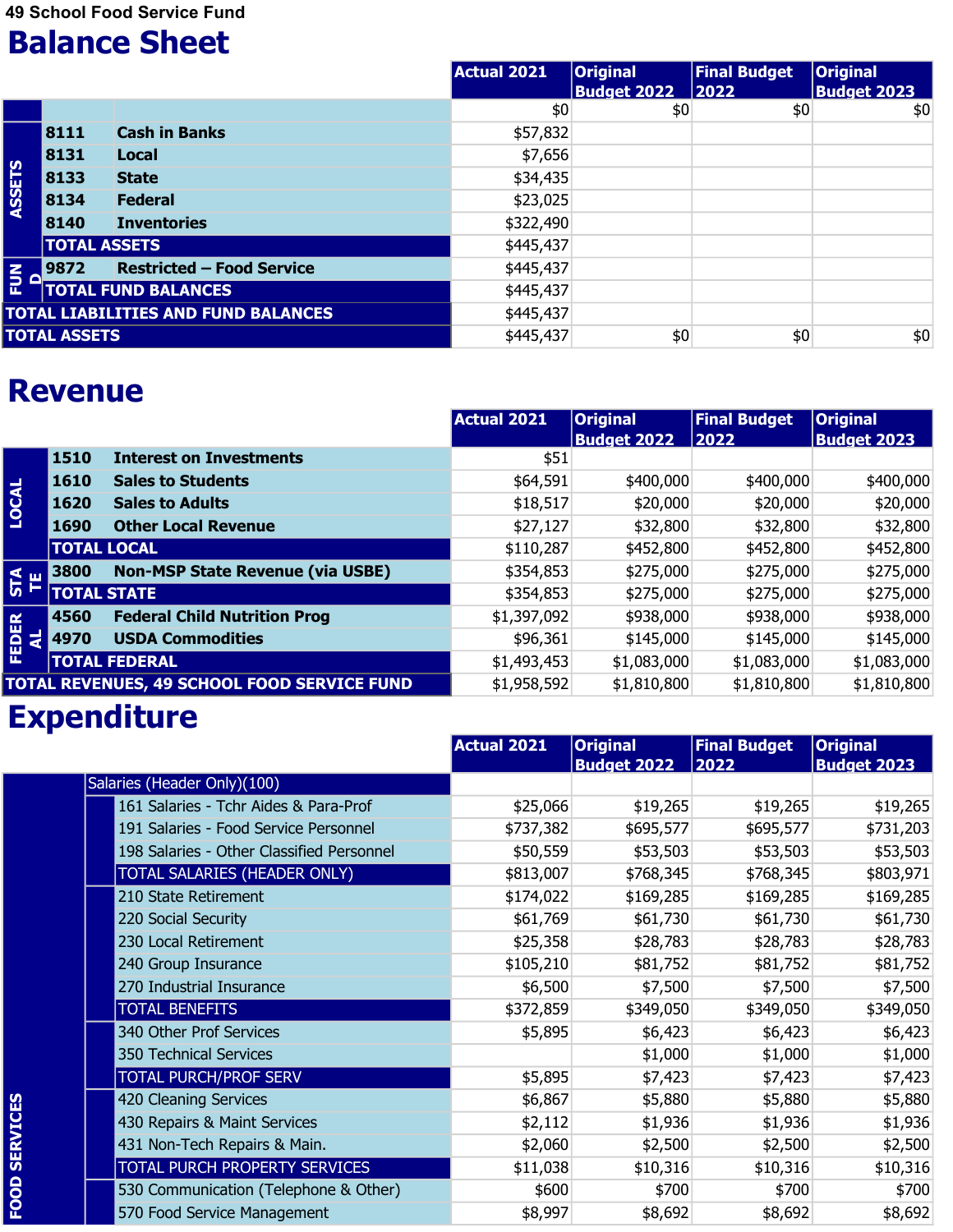| 580 Travel/Per Diem                        | \$33        | \$250       | \$250       | \$250       |
|--------------------------------------------|-------------|-------------|-------------|-------------|
| TOTAL OTHER PURCHASED SERVICES             | \$9,630     | \$9,642     | \$9,642     | \$9,642     |
| 610 General Supplies                       | \$30,060    | \$27,000    | \$27,000    | \$27,000    |
| 626 Motor Fuel (Gasoline & Diesel)         | \$1,242     | \$1,000     | \$1,000     | \$1,000     |
| 630 Food                                   | \$670,029   | \$780,550   | \$780,550   | \$780,550   |
| 670 Software                               | \$9,071     | \$9,000     | \$9,000     | \$9,000     |
| <b>TOTAL SUPPLIES &amp; MATERIALS</b>      | \$710,401   | \$817,550   | \$817,550   | \$817,550   |
| 730 Equipment                              |             | \$2,500     | \$2,500     | \$2,500     |
| 731 Machinery                              | \$3,862     |             |             |             |
| <b>TOTAL PROPERTY</b>                      | \$3,862     | \$2,500     | \$2,500     | \$2,500     |
| 810 Dues and Fees                          | \$860       | \$650       | \$650       | \$650       |
| 890 Misc Expenditures                      | \$5,383     | \$3,650     | \$3,650     | \$3,650     |
| <b>TOTAL DEBT &amp; MISCELLANEOUS</b>      | \$6,244     | \$4,300     | \$4,300     | \$4,300     |
| <b>TOTAL FOOD SERVICES</b>                 | \$1,932,936 | \$1,969,126 | \$1,969,126 | \$2,004,752 |
| TOTAL EXPENDITURES, 49 SCHOOL FOOD SERVICE | \$1,932,936 | \$1,969,126 | \$1,969,126 | \$2,004,752 |

## **Other Financing**

|                        |                                                       | <b>Actual 2021</b> | <b>Original</b><br><b>Budget 2022</b> | <b>Final Budget</b><br>2022 | <b>Original</b><br><b>Budget 2023</b> |
|------------------------|-------------------------------------------------------|--------------------|---------------------------------------|-----------------------------|---------------------------------------|
|                        | 5000 Other Sources & Changes                          | \$0                | \$0                                   | \$0                         | \$0                                   |
| <b>SOURCES</b>         | <b>5100 Sale of Bonds</b>                             | \$0                | \$0                                   | \$0                         | \$0                                   |
|                        | <b>5110 Face Amount of Bonds Sold</b>                 | \$0                | \$0                                   | \$0                         | \$0                                   |
|                        | 5120 Premium or Discount on the Issuance of           | \$0                | \$0                                   | \$0                         | \$0                                   |
|                        | <b>5130 Issuance of Refunding Bonds</b>               | \$0                | \$0                                   | \$0                         | \$0                                   |
| <b>OTHER FINANCING</b> | 5140 Payment to Refunded Bonds Escrow                 | \$0                | \$0                                   | \$0                         | \$0                                   |
| (USES)                 | <b>5200 Transfers in From Other Funds</b>             | \$0                | \$0                                   | \$0                         | \$0                                   |
|                        | <b>5210 Transfers out to Other Funds</b>              | \$0                | \$0                                   | \$0                         | \$0                                   |
|                        | 5300 Sale of, or Compensation for Loss of, Fixed      | \$0                | \$0                                   | \$0                         | \$0                                   |
|                        | <b>5400 Loan Proceeds</b>                             | \$0                | \$0                                   | \$0                         | \$0                                   |
|                        | <b>5500 Lease Proceeds</b>                            | \$0                | \$0                                   | \$0                         | \$0                                   |
|                        | <b>5600 Insurance Recoveries</b>                      | \$0                | \$0                                   | \$0                         | \$0                                   |
| 5000                   | 5900 Other Financing Sources & Uses                   | \$0                | \$0                                   | \$0                         | \$0                                   |
|                        | <b>TOTAL OTHER FINANCING SOURCES (USES)</b>           | \$0                | \$0                                   | \$0                         | \$0                                   |
|                        | <b>6100 Capital Contributions</b>                     | \$0                | \$0                                   | \$0                         | \$0                                   |
|                        | 6200 Amortization of Premium on Issuance of           | \$0                | \$0                                   | \$0                         | \$0                                   |
| 00 OTHER<br>ITEMS      | <b>6300 Special Items</b>                             | \$0                | \$0                                   | \$0                         | \$0                                   |
| 6000                   | <b>6400 Extraordinary Items</b>                       | \$0                | \$0                                   | \$0                         | \$0                                   |
|                        | <b>TOTAL OTHER ITEMS</b>                              | \$0                | \$0                                   | \$0                         | \$0                                   |
|                        | <b>TOTAL OTHER FINANCING SOURCES (USES) AND OTHER</b> | \$0                | \$0                                   | \$0                         | \$0                                   |

|                                   |                                                 | <b>Actual 2021</b> | <b>Original</b>    | <b>Final Budget</b> | <b>Original</b>    |
|-----------------------------------|-------------------------------------------------|--------------------|--------------------|---------------------|--------------------|
|                                   |                                                 |                    | <b>Budget 2022</b> | 2022                | <b>Budget 2023</b> |
|                                   | <b>1000 Total LOCAL</b>                         | \$110,287          | \$452,800          | \$452,800           | \$452,800          |
|                                   | <b>3000 Total STATE</b>                         | \$354,853          | \$275,000          | \$275,000           | \$275,000          |
|                                   | 4000 Total FEDERAL                              | \$1,493,453        | \$1,083,000        | \$1,083,000         | \$1,083,000        |
| <b>REVENUES<br/>BY<br/>SOURCE</b> | <b>TOTAL REVENUES</b>                           | \$1,958,592        | \$1,810,800        | \$1,810,800         | \$1,810,800        |
|                                   | <b>100 Salaries</b>                             | \$813,007          | \$768,345          | \$768,345           | \$803,971          |
|                                   | <b>200 Employee Benefits</b>                    | \$372,859          | \$349,050          | \$349,050           | \$349,050          |
|                                   | <b>300 Purchased Professional and Technical</b> | \$5,895            | \$7,423            | \$7,423             | \$7,423            |
|                                   | <b>400 Purchased property Services</b>          | \$11,038           | \$10,316           | \$10,316            | \$10,316           |
|                                   | <b>500 Other Purchased Services</b>             | \$9,630            | \$9,642            | \$9,642             | \$9,642            |
|                                   | <b>600 Supplies</b>                             | \$710,401          | \$817,550          | \$817,550           | \$817,550          |
| EXPENDITURES BY<br>OBJECT         | <b>700 Property</b>                             | \$3,862            | \$2,500            | \$2,500             | \$2,500            |
|                                   | <b>800 Other Objects</b>                        | \$6,244            | \$4,300            | \$4,300             | \$4,300            |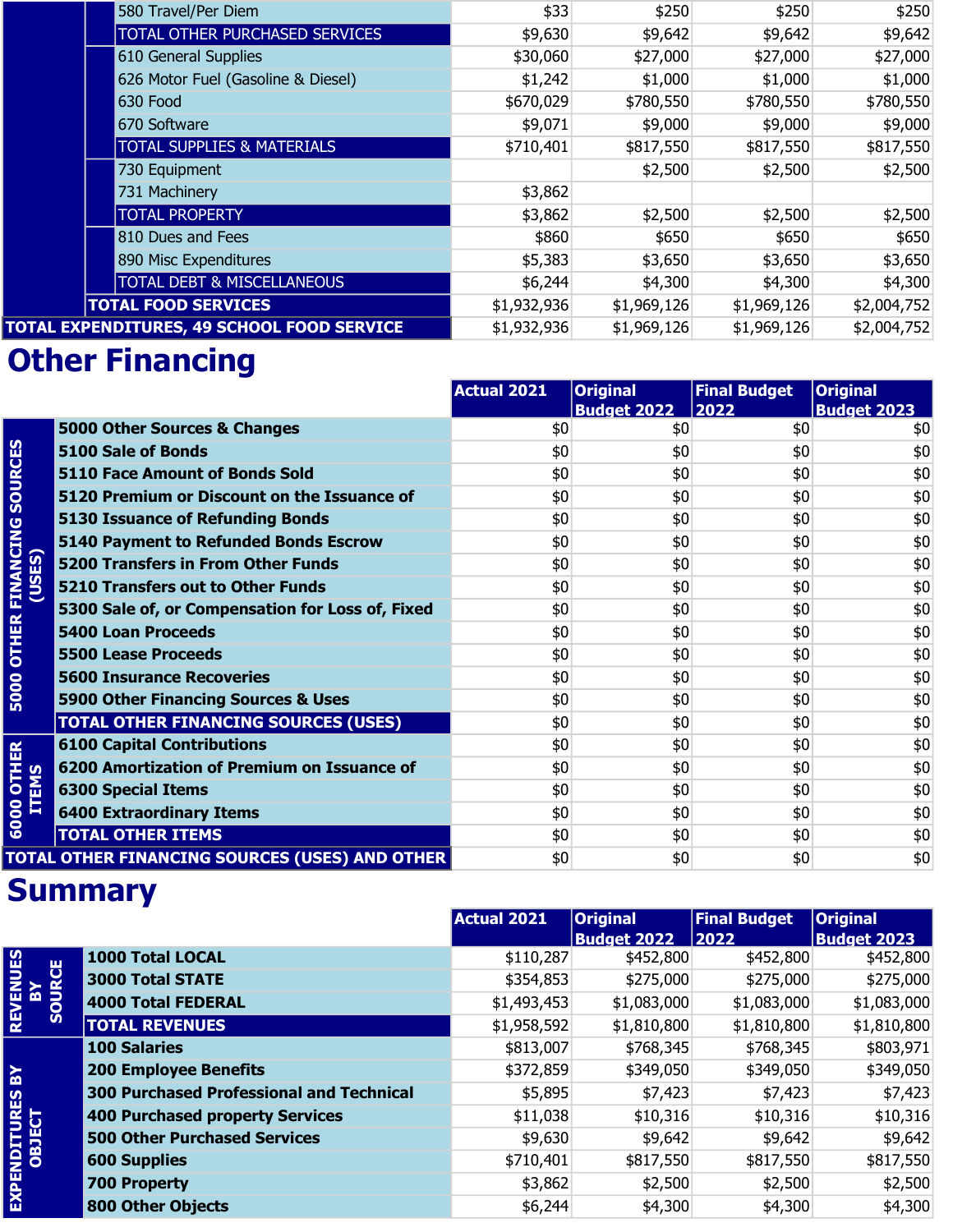| <b>TOTAL EXPENDITURES</b>                             | \$1,932,936 | \$1,969,126        | \$1,969,126        | \$2,004,752        |
|-------------------------------------------------------|-------------|--------------------|--------------------|--------------------|
| <b>EXCESS (DEFICIENCY) OF REVENUES OVER (UNDER)</b>   | \$25,656    | (\$158,326)        | $($ \$158,326) $ $ | $($ \$193,952) $ $ |
| <b>OTHER FINANCING SOURCES (USES) AND OTHER ITEMS</b> | \$0         | \$0                | \$0                | \$0                |
| <b>NET CHANGE IN FUND BALANCE</b>                     | \$25,656    | $($ \$158,326) $ $ | $($ \$158,326) $ $ | $($ \$193,952) $ $ |
| <b>FUND BALANCE - BEGINNING (FROM PRIOR YEAR)</b>     | \$419,780   |                    | \$445,437          |                    |
| <b>FUND BALANCE - ENDING</b>                          | \$445,437   | (\$158,326)        | \$287,111          | $($ \$193,952) $ $ |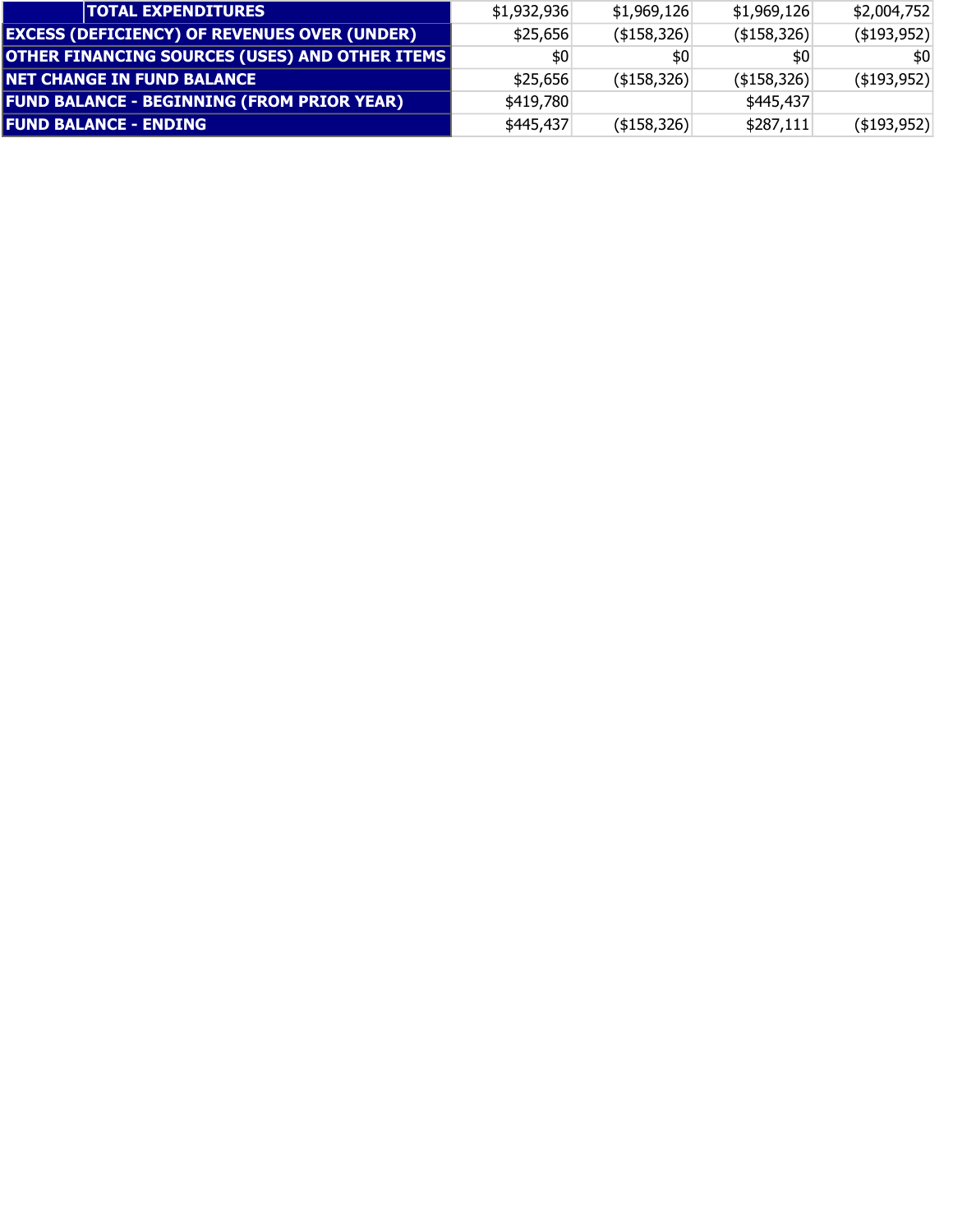50 Enterprise Funds

#### Balance Sheet

|                          |                     |                                                                           | <b>Actual 2021</b> | <b>Original</b>    | <b>Final Budget</b> | <b>Original</b>    |
|--------------------------|---------------------|---------------------------------------------------------------------------|--------------------|--------------------|---------------------|--------------------|
|                          |                     |                                                                           |                    | <b>Budget 2022</b> | $\boxed{2022}$      | <b>Budget 2023</b> |
|                          |                     |                                                                           | \$0                | \$0                | \$0                 | \$0                |
|                          |                     | <b>Cash in Banks</b><br><b>SOLUAR SETTLE STARS</b><br>SOLUAR TOTAL ASSETS | \$52,202           |                    |                     |                    |
|                          |                     |                                                                           | \$52,202           |                    |                     |                    |
| $\overline{\tilde{E}}$ 1 | 9879                | <b>Restricted -- Other</b>                                                | \$52,202           |                    |                     |                    |
|                          |                     | <b>TOTAL FUND BALANCES</b>                                                | \$52,202           |                    |                     |                    |
|                          |                     | <b>TOTAL LIABILITIES AND FUND BALANCES</b>                                | \$52,202           |                    |                     |                    |
|                          | <b>TOTAL ASSETS</b> |                                                                           | \$52,202           | \$0                | \$0                 | \$0                |

#### Revenue

|                                            | 9879<br><b>Restricted -- Other</b>     | \$52,202           |                             |                     |                             |
|--------------------------------------------|----------------------------------------|--------------------|-----------------------------|---------------------|-----------------------------|
| 로                                          | <b>TOTAL FUND BALANCES</b>             | \$52,202           |                             |                     |                             |
| <b>TOTAL LIABILITIES AND FUND BALANCES</b> |                                        | \$52,202           |                             |                     |                             |
|                                            | <b>TOTAL ASSETS</b>                    | \$52,202           | \$0                         | \$0                 | \$0                         |
| <b>Revenue</b>                             |                                        |                    |                             |                     |                             |
|                                            |                                        | <b>Actual 2021</b> | <b>Original</b>             | <b>Final Budget</b> | <b>Original</b>             |
|                                            | <b>Interest on Investments</b><br>1510 | \$253              | <b>Budget 2022</b><br>\$175 | 2022<br>\$175       | <b>Budget 2023</b><br>\$175 |
|                                            | <b>Miscellaneous</b><br>1990           | \$7,500            | \$7,500                     | \$7,500             | \$7,500                     |
| LOCAL                                      | <b>TOTAL LOCAL</b>                     | \$7,753            | \$7,675                     | \$7,675             | \$7,675                     |

### Expenditure

|                     |                                                | <b>Actual 2021</b> | <b>Original</b><br><b>Budget 2022</b> | <b>Final Budget</b><br>2022 | <b>Original</b><br><b>Budget 2023</b> |
|---------------------|------------------------------------------------|--------------------|---------------------------------------|-----------------------------|---------------------------------------|
|                     | Purch/Prof Serv(300)                           |                    |                                       |                             |                                       |
|                     | 350 Technical Services                         | \$2,300            | \$2,350                               | \$2,350                     | \$2,350                               |
| ENTERPRISE SERVICES | <b>TOTAL PURCH/PROF SERV</b>                   | \$2,300            | \$2,350                               | \$2,350                     | \$2,350                               |
|                     | 411 Water/Sewage                               | \$544              | \$600                                 | \$600                       | \$600                                 |
|                     | 431 Non-Tech Repairs & Main.                   | \$28               | \$1,500                               | \$1,500                     | \$1,500                               |
|                     | <b>TOTAL PURCH PROPERTY SERVICES</b>           | \$572              | \$2,100                               | \$2,100                     | \$2,100                               |
|                     | 580 Travel/Per Diem                            |                    | \$250                                 | \$250                       | \$250                                 |
|                     | <b>TOTAL OTHER PURCHASED SERVICES</b>          |                    | \$250                                 | \$250                       | \$250                                 |
|                     | 610 General Supplies                           | \$4,977            | \$3,000                               | \$3,000                     | \$3,000                               |
|                     | 622 Electricity                                | \$640              | \$500                                 | \$500                       | \$500                                 |
| <b>OTHER</b>        | <b>TOTAL SUPPLIES &amp; MATERIALS</b>          | \$5,618            | \$3,500                               | \$3,500                     | \$3,500                               |
|                     | 720 Buildings                                  |                    | \$2,900                               | \$2,900                     | \$2,900                               |
|                     | <b>TOTAL PROPERTY</b>                          |                    | \$2,900                               | \$2,900                     | \$2,900                               |
|                     | <b>TOTAL OTHER ENTERPRISE SERVICES</b>         | \$8,490            | \$11,100                              | \$11,100                    | \$11,100                              |
|                     | <b>TOTAL EXPENDITURES, 50 ENTERPRISE FUNDS</b> | \$8,490            | \$11,100                              | \$11,100                    | \$11,100                              |

|                                   |                                                  | <b>Actual 2021</b> | <b>Original</b><br><b>Budget 2022</b> | <b>Final Budget</b><br> 2022 | <b>Original</b><br><b>Budget 2023</b> |
|-----------------------------------|--------------------------------------------------|--------------------|---------------------------------------|------------------------------|---------------------------------------|
|                                   | 5000 Other Sources & Changes                     | \$0                | \$0                                   | \$0                          | \$0                                   |
| OTHER FINANCING SOURCES<br>(USES) | 5100 Sale of Bonds                               | \$0                | \$0                                   | \$0                          | \$0                                   |
|                                   | <b>5110 Face Amount of Bonds Sold</b>            | \$0                | \$0                                   | \$0                          | \$0                                   |
|                                   | 5120 Premium or Discount on the Issuance of      | \$0                | \$0                                   | \$0                          | \$0                                   |
|                                   | 5130 Issuance of Refunding Bonds                 | \$0                | \$0                                   | \$0                          | \$0                                   |
|                                   | 5140 Payment to Refunded Bonds Escrow            | \$0                | \$0                                   | \$0                          | \$0                                   |
|                                   | <b>5200 Transfers in From Other Funds</b>        | \$0                | \$0                                   | \$0                          | \$0                                   |
|                                   | 5210 Transfers out to Other Funds                | \$0                | \$0                                   | \$0                          | \$0                                   |
|                                   | 5300 Sale of, or Compensation for Loss of, Fixed | \$0                | \$0                                   | \$0                          | \$0                                   |
|                                   | 5400 Loan Proceeds                               | \$0                | \$0                                   | \$0                          | \$0                                   |
|                                   | 5500 Lease Proceeds                              | \$0                | \$0                                   | \$0                          | \$0                                   |
| g                                 | <b>5600 Insurance Recoveries</b>                 | \$0                | \$0                                   | \$0                          | \$0                                   |
|                                   |                                                  |                    |                                       |                              |                                       |